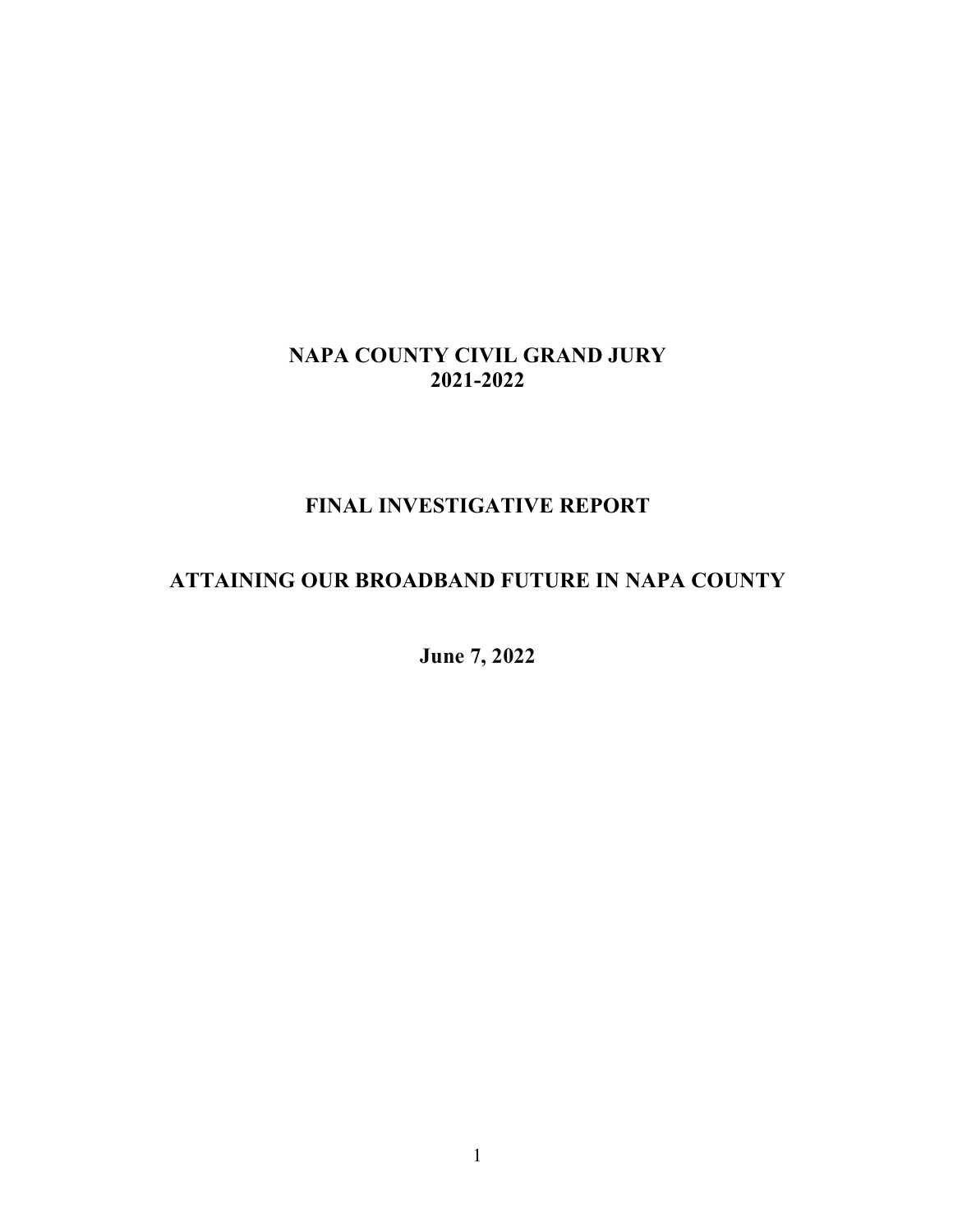# **TABLE OF CONTENTS**

| v.<br>п<br>r. |
|---------------|
|---------------|

| <b>SUMMARY</b>               | 3                |
|------------------------------|------------------|
| <b>BACKGROUND</b>            | $\boldsymbol{4}$ |
| <b>METHODOLOGY</b>           | 5                |
| <b>DISCUSSION</b>            | 5                |
| <b>FINDINGS</b>              | 14               |
| <b>RECOMMENDATIONS</b>       | 16               |
| <b>REQUEST FOR RESPONSES</b> | 16               |
| <b>GLOSSARY</b>              | 17               |
| <b>BIBLIOGRAPHY</b>          | 17               |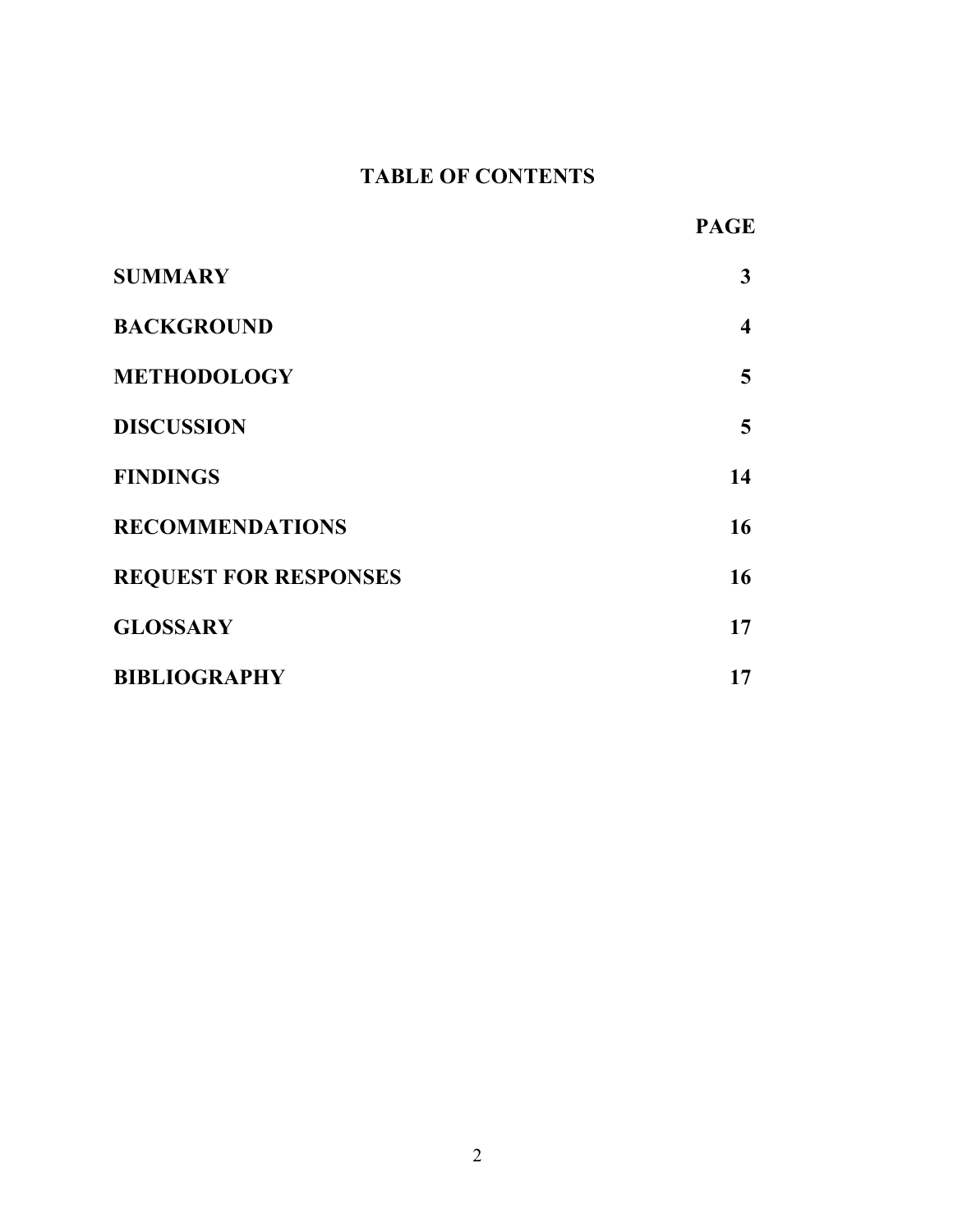### **SUMMARY**

Catastrophic fires and the pandemic vividly illustrate that fast, reliable, and affordable broadband1 access for all Napa County (County) residents is not a luxury–it is a necessity. Amongst County leadership, there appears to be little debate that broadband access is as important as electricity or water, akin to a utility. It is true that the investment to expand broadband access to bridge the County's digital divide,<sup>2</sup> will be substantial, and beyond the County's current resources. But there is good news. Californians are nearing what many describe as a "once-in-a-generation" investment in broadband from both State and Federal funds totaling billions of dollars.

The Napa County Civil Grand Jury examined how prepared the County is to compete for these funds and whether they will be able to productively use them if they are awarded. Although the County has recently increased the pace of its preparations, the Grand Jury believes that the County should be ready now to compete for the funding; the competition for those funds from other public entities and Internet Service Providers (ISPs)3 will be fierce.

Despite the enthusiastic support for the notion of "broadband for all," the County's actions reveal the truth–broadband is not a high priority to County leadership, and the County currently exhibits few characteristics that make it an "attractive" broadband grant recipient. Unlike neighboring counties, Napa has not invested in a broadband strategic plan, designated a lead agency to strategize and implement a plan, dedicated resources, meaningfully engaged County stakeholders (towns, cities, public agencies, schools, healthcare providers and others), or made progress toward identifying "shovel-ready" projects.

The provision of fast, reliable, and affordable broadband services to all County residents is a complicated undertaking fraught with a shifting political environment, significant decisions (e.g., public versus private ownership) and a dynamic technological landscape. With only a few exceptions, County leadership (elected and non-elected) appear unaware of critical broadband issues, and unprepared for key choices that the County will soon confront.

However, with immediate action as outlined below, the County can position itself to compete more effectively as the funding floodgates open. Education, strategic plans, resource dedication, stakeholder coordination, and forums for community input are all actions the County should

 $<sup>1</sup>$  At its most basic level, broadband refers to a fast, constant and reliable high-speed internet communications</sup> network typically delivered through fiber optic, wireless, copper cable, DSL or satellite. The Federal Communications Commission has defined broadband in terms of speed (minimum of 25 Mbps download and 3 Mbps upload speeds). That definition is considered outdated, and today most experts agree that the speeds must be significantly higher. In California, the Governor's office stated it should be at least 100 megabits per second download speed to guide infrastructure investments. See California Executive Order N-73-20 (https://www.gov.ca.gov/wp-content/uploads/2020/08/8.14.20-EO-N-73-20.pdf). The term "affordable" encompasses the idea that broadband needs to be reasonably available to all regardless of social or economic status. *See also*, the bibliography for several reference materials providing a more in-depth discussion of broadband.

 $<sup>2</sup>$  The 'digital divide' is the gap between those with fast and reliable internet access and those without it. The digital</sup> divide is multifaceted and includes many factors such as access, affordability, quality, and having the necessary skills and technology to make use of it.

 $3$  An ISP is a company that provides subscribers with access to the internet.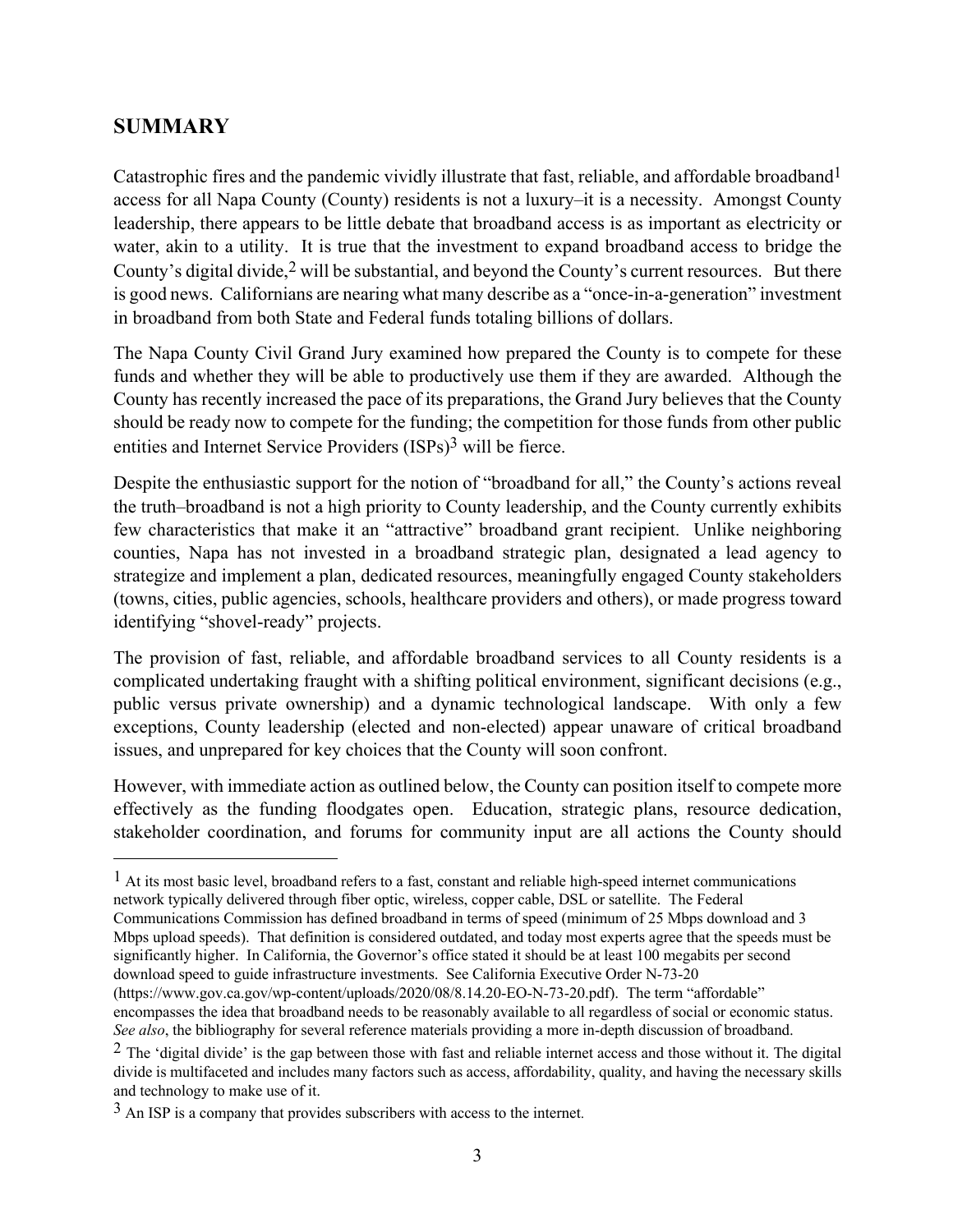undertake if it has the will to do so. Napa should not waste a once-in-a-generation opportunity to close the digital divide in the County. Napa should position itself for its digital future.

# **BACKGROUND**

Initially, the Grand Jury, like many County residents, sought to understand why broadband and cellular access/reliability in the County is inconsistent and often non-existent. Certain areas of Napa County seem to lack any cellular coverage or access to fast broadband. The wildfires over the past several years demonstrated that the reliability of service during emergencies was terrible in many areas, leading to some potentially serious consequences. The Grand Jury also observed that the pandemic put immense pressure and increased demand on broadband resources as usage, bandwidth requirements, and need for consistent reliability skyrocketed, exacerbating access issues for many residents.

As the Grand Jury quickly discovered, most of the causes of broadband and cellular access and reliability were already known to those studying the problem for the County. Following the 2017 fires, the County retained the services of Magellan Advisors. The first Magellan study was conducted, in part, to assess the damage done by the 2017 fires and the overall quality of the remaining County cellular and broadband network. *See,* the Infrastructure Assessment Report. The purpose of the second study, was to examine opportunities to improve the network infrastructure and provide recommendations for expanding and strengthening it. *See,* the Recommendation Report. These reports are detailed and answer many technical questions regarding the inadequacy of the County's broadband infrastructure. The County's digital divide is exacerbated by geography, socio-economic status, and inconsistent service by ISPs. The cost to solve these issues, including addressing the inadequacy of the infrastructure and issues of affordability, is significant and beyond the financial means of the County on its own. The Grand Jury recommends that all interested parties read the two reports issued by Magellan Advisors.<sup>4</sup>

During the course of its review, the Grand Jury became aware that new broadband funding, which had long been a pipe dream of many, was going to occur as part of spending at both State and Federal levels to enhance infrastructure and stimulate the economy in response to the severe financial consequences of the pandemic. The Grand Jury also learned about the substantive steps taken by neighboring counties to address their broadband access issues (some of which were taken even before the pandemic). As the Grand Jury began looking at what steps the County had taken to move toward fast, reliable, and affordable broadband, both California and the Federal government enacted massive funding bills for broadband which will soon be distributed through grants. The processes and rules associated with obtaining those grants are close to being finalized by the administering agencies.

4 Magellan published the *Napa County Fiber Infrastructure Engineering Assessment Report*, (12/2018) (the "Infrastructure Assessment Report") *(http://www.mendocinobroadband.org/wp-content/uploads/Napa-County-Fiber-Infrastructure-Engineering-Assessment-Report.pdf)* and the *Napa County Network Infrastructure Assessment: Opportunity Analysis and Recommendation Report* (9/17/2020) (the "Recommendation Report") (*https://services.countyofnapa.org/AgendaNet/DownloadDocument.aspx?type=BOS&doctype=ATTACHMENT&id =55222*).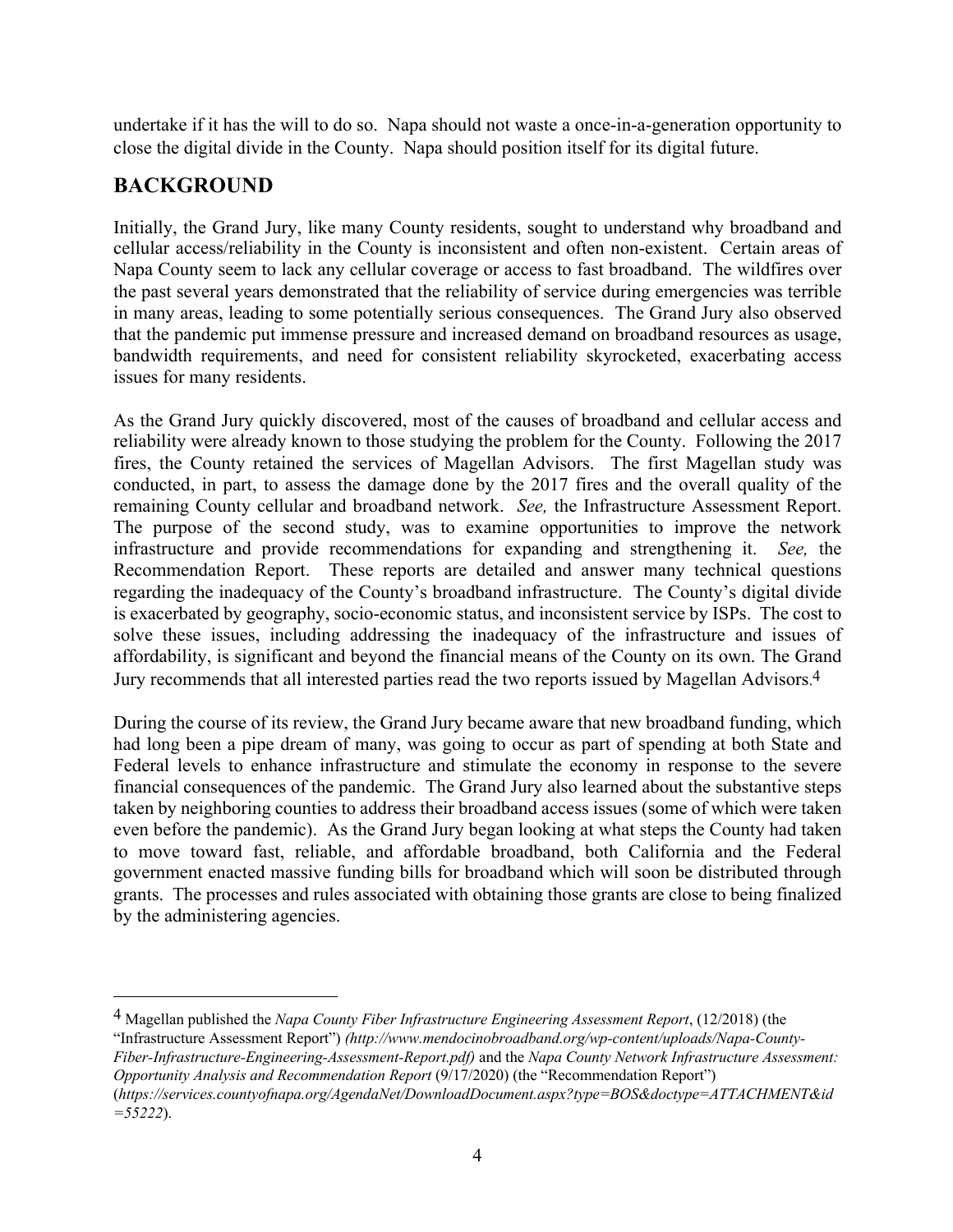As opposed to looking at why broadband access/reliability in Napa County is so poor, the Grand Jury pivoted to reviewing whether the County is prepared to compete for the broadband grants becoming available. If the County acts decisively, those broadband grants have the potential to help bring "broadband to all" County residents. It is an enormous opportunity that must not be wasted.

# **METHODOLOGY**

The Grand Jury's broadband investigation employed the following methodology:

- Review of a broad range of pertinent broadband-related information including County consultant reports, Board of Supervisors materials, regulatory and legislative documents, media stories and analyses thereof, materials published by organizations in which the County is a member, and reports published by similarly situated counties.
- Interviews of County employees identified as having broadband responsibilities.
- Interviews of the senior County elected and non-elected officials.
- Interviews of non-County employees and official stakeholders.
- Development of facts, findings, and recommendations.
- Drafting a Final Report.

#### **DISCUSSION**

Few Napa residents can forget how the 2017 and 2020 wildfires caused vast hardship and devastation across the County, or how the ongoing Covid pandemic has changed lives. During these events, too many in Napa realized that there were significant internet limitations affecting the ability of County residents to communicate with others, receive health care/advice, educate children, obtain government services, work at jobs from home, or operate businesses. In many cases, the cause of this was the absence of fast, reliable, and affordable broadband service. There is a digital divide across our County due to factors including geography, socioeconomic status, and inconsistent service by ISPs which is intolerable. Worse, it is a gap which appears to be growing.

This is not a new problem. As the Federal Communication Commission (FCC) recognized in 2010, "Broadband is the great infrastructure challenge of the early  $21<sup>st</sup>$  century. Like electricity a century ago, broadband is a foundation for economic growth, job creation, global competitiveness, and a better way of life."5 Yet despite such pronouncements, including numerous comments from County leadership echoing the FCC's utility sentiment to the Grand Jury,6 the County has made painfully slow progress since the 2017 fire to ensure improved broadband access for County residents, and only recently began ramping up its efforts.

<sup>5</sup> Federal Communications Commission, National Broadband Plan, Executive Summary

<sup>(</sup>https://transition.fcc.gov/national-broadband-plan/national-broadband-plan-executive-summary.pdf).

<sup>6</sup> *See also,* Berry Eberling, "*Napa County worried about spotty cell, Internet service, especially in emergencies," Napa Valley Register,* November 21, 2018. One County supervisor is quoted as saying, "We need to treat it the same as water. We need to treat it same as electricity, heat, garbage services," and another said "Our goal here is to have this kind of access be like landline access was treated in the 1930s . . . Everyone should have it."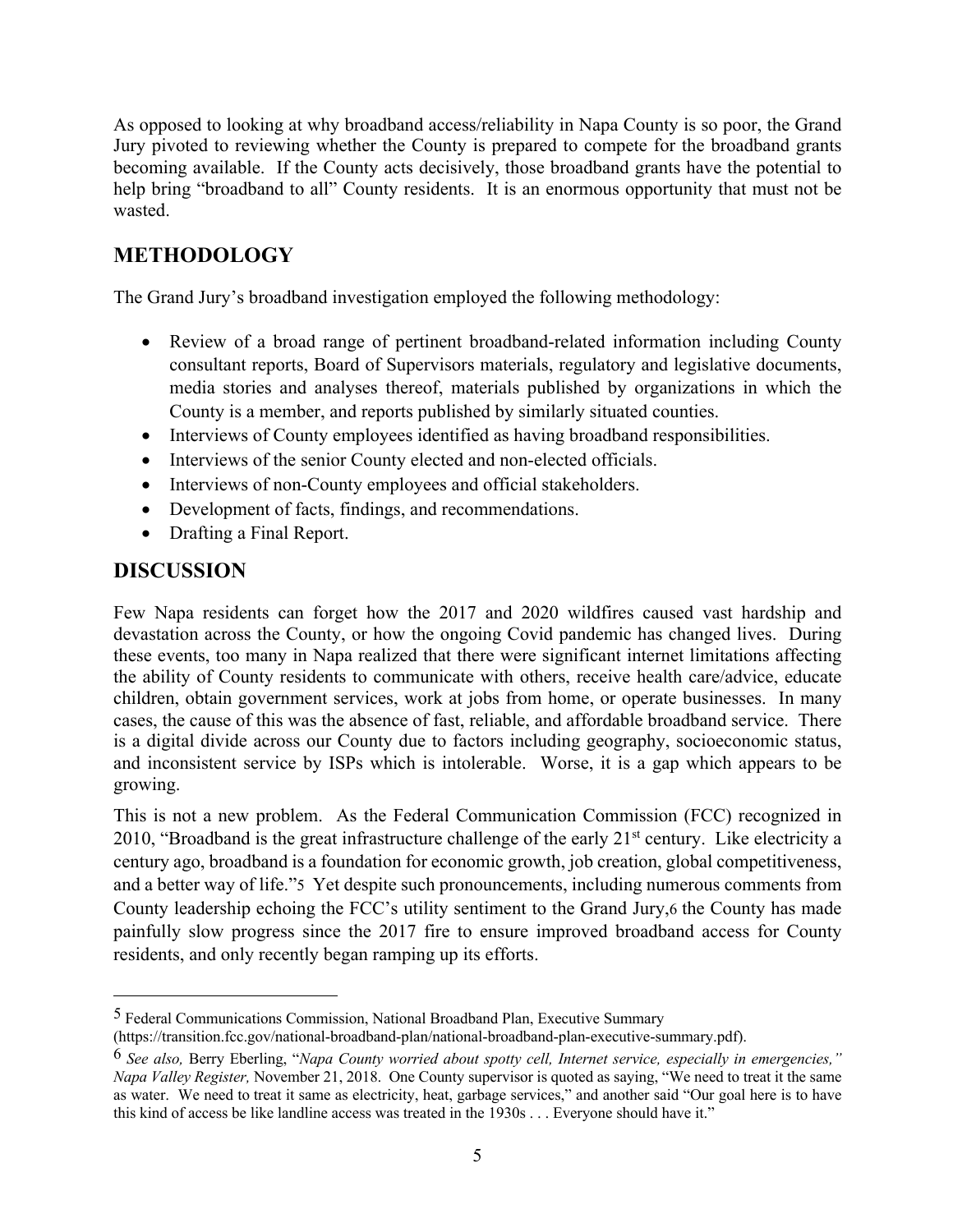It is unclear whether some of Napa's cellular and internet infrastructure and service have even recovered to 2017 service levels.7 Those fires destroyed cellular towers, impeded much of the County's electrical service, and often left emergency responders unable to use their phones or the internet to ascertain the extent or location of the fires. Perhaps more critical, responders were often left with few alternatives but knocking on doors to alert the affected public with vital warnings to evacuate and provide information regarding the progress of the fires. In many cases, emergency responders, county residents, and businesses had no reliable means of communication with the outside world for days - many for much longer.

Most parents will also recall their distress as the pandemic shut down schools, forcing their children into virtual learning. Unfortunately, for some their distress was far greater since they could not afford reliable internet access or perhaps lived in rural areas not serviced by an internet carrier.8 Imagine a child having to sit in a parking lot or on a bench outside a business just to access the business' free wi-fi in order to participate in school or do their homework. Even worse, imagine a young child living in those parts of the County that do not have any internet connectivity and being isolated for months at a time from even virtual contact with teachers or classmates, relying solely on hardcopy homework packets sent to his or her mailbox.

Interviewees provided reports of senior citizens with inadequate broadband access struggling to access needed health care through telemedicine or to find and schedule a Covid vaccination appointment. Others spoke of frustrated employees who were forced to work from home and unable to maintain a Zoom connection.. These and other similar examples make clear that fast and reliable broadband service is not a luxury, it has become a necessity for most of us.

There is good news. Californians are edging closer to what has frequently been described as a once-in-a-generation investment in broadband from both State and Federal sources. Of particular note is California Senate Bill 156,<sup>9</sup> which provides approximately \$5 billion for broadband development in the State, and the Federal Infrastructure Investment and the Jobs Act, which

 $7$  It is not easy to ascertain the facts regarding recovery since the County is reliant on ISPs, who are not forthcoming or transparent. The Grand Jury heard from several sources that the County is, as one official put it, "no better, or slightly worse," than before the fires. *See also*, the Magellan Infrastructure and Recommendation reports state that large areas of the county lack cell phone coverage. Places such as Aetna Springs, Chiles Valley, Pope Valley and Wooden Valley appear to effectively have no high-speed internet. *See* also, Napa County 2022 State Legislative and Regulatory Platform, (https://www.countyofnapa.org/DocumentCenter/View/6495), p.8, wherein the County supports requiring increased transparency from telecommunications service companies,' like ISPs, regarding infrastructure damage after a disaster, such as the fires.

<sup>8</sup> For a more detailed discussion of various perspectives on equity and broadband *see*, Kevin Taglang, "Broadband Equity: Addressing Disparities in Access and Affordability," *Benton Institute for Broadband and Society*, May 6, 2021 ("Not all households in the United States can subscribe to home internet service, sometimes due to non-existent or inadequate infrastructure and other times due to the inability to afford the cost of service. While a higher share of rural households lacks a broadband subscription compared to the share of urban households, by total numbers, three times as many non-subscribing households are located in non-rural areas. And while 80 percent of White adults report having home broadband, this is true of only 71 percent of Black adults and 65 percent of Hispanic adults).

<sup>9</sup> Governor Newsom Signs Historic Broadband Legislation to Help Bridge Digital Divide (SB 156),

<sup>(</sup>https://www.gov.ca.gov/2021/07/20/governor-newsom-signs-historic-broadband-legislation-to-help-bridge-digitaldivide/).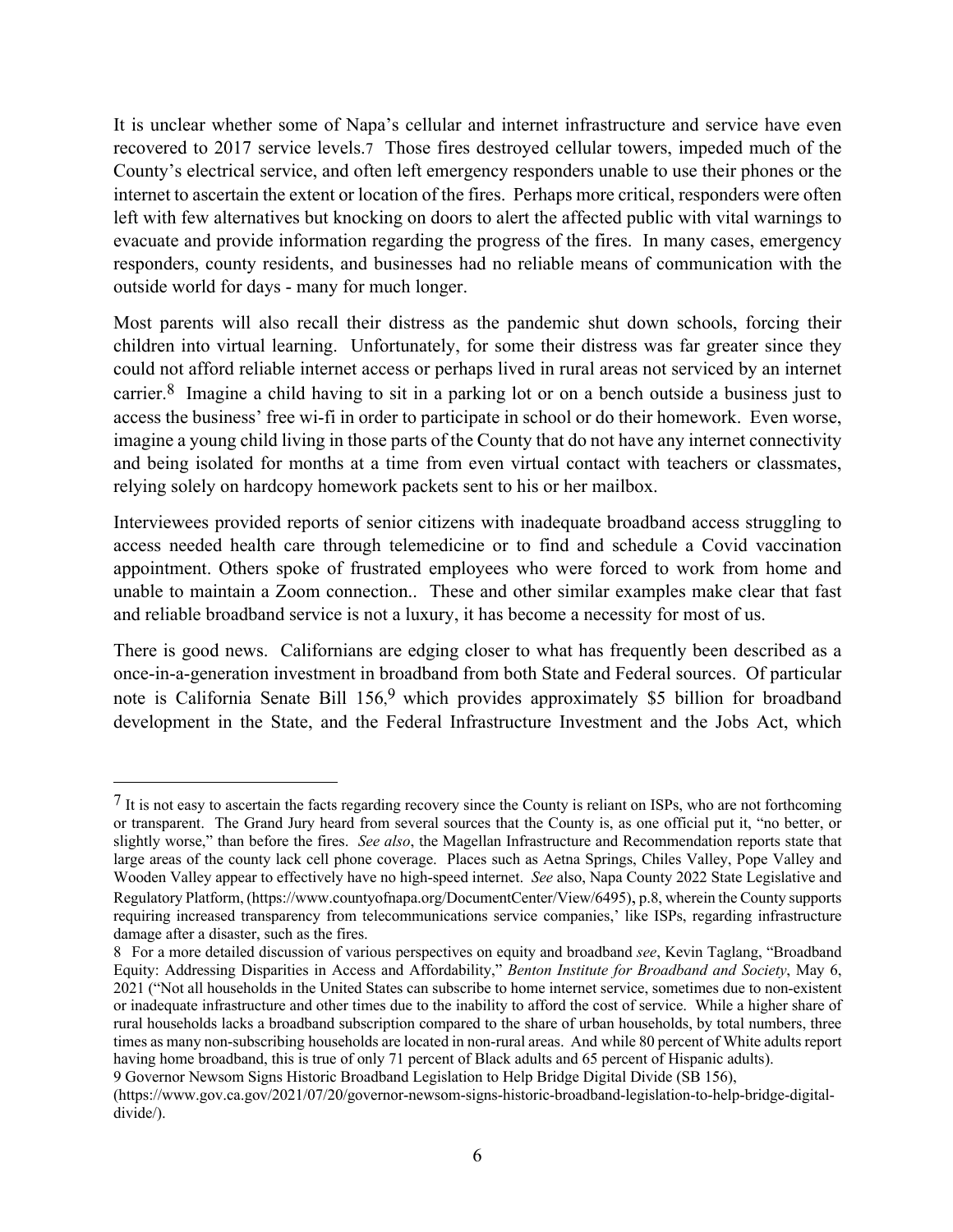allocates approximately \$65 billion to help enable fast and reliable high-speed internet.10 The amount of funds becoming available for broadband access improvement is extraordinary.

However, Napa County faces critical questions: *how prepared is it to compete for these funds, and will the County have the wherewithal to make productive use of the funds if they are awarded to Napa?* As one senior County official indicated, to win grants you have to compete and "be an attractive recipient." Unfortunately, the Grand Jury found that the County is not yet as prepared to compete as it could be and currently exhibits few characteristics that could be characterized as "attractive." On issues from broadband strategic planning to organization and staffing, to local partnerships, and community and stakeholder involvement, the County's stance for several years has been more reactive than proactive, thus "unattractive". Given the scale of the need throughout both California's rural and urban counties for broadband investment, the competition for grants will be intense as other County governments, agencies, and even private ISPs,<sup>11</sup> seek a piece of the funding as the monetary flood gates open.

To be fair, it is not as though the County has done nothing and there are passionate County leaders (both elected and non-elected) who are both concerned and are trying to do something about improving broadband access. The County has participated with neighboring counties in the North Bay/North Coast Broadband Consortium (NBNCBC),12 and more recently, through its membership in the Rural County Representatives of California (RCRC),13 joined the Golden State Connect Authority (GSCA).14 The GSCA is a joint powers authority (JPA) designed by the RCRC for the purpose of increasing access to reliable, affordable high-speed broadband for all rural Californians. The County also engaged Magellan, who, as stated previously, published two

14 *See,* https://goldenstateconnect.org/.

<sup>10</sup> Edward Booth, "Rep. Mike Thompson highlights Federal investments into broadband infrastructure," *Napa Valley Register* Jan. 8, 2022 ("'It's the largest funding the Federal government has ever provided for broadband expansion,' Thompson said."); *see also*, Fact Sheet: The Bipartisan Infrastructure Deal (https://www.whitehouse.gov/briefingroom/statements-releases/2021/11/06/fact-sheet-the-bipartisan-infrastructure-deal/).

 $11$  Historically ISPs have successfully sought and obtained state and federal grants and funds to expand or improve their equipment or service areas. Moneys have often been allocated to these providers without any coordination with or approval by local governments. In California, even though public funds have typically paid for these improvements, the ownership of these assets is transferred to the provider upon work completion. With regard to the new funding coming available, it is unclear at present whether proposed CPUC rulemakings will require County signoff on proposals from private providers. Such a signoff requirement provides greater public input and better ensures that broadband accessibility improves in underserved or is extended to non-served areas. Given the unwillingness of ISPs to be transparent, and their obvious commercial motivations, local governments should not expect ISPs to solve their broadband access issues or use grant funding to the benefit of all their residents.

 $12$  The NBNCBC is a regional consortium made up of Sonoma, Marin, Mendocino, and Napa counties. It is funded in part by a grant from the California Advanced Services Fund (CASF) Rural and Urban Regional Broadband Consortium Grant Account. The stated vision of the NBNCBC is "to have the persistent digital divide in Marin, Mendocino, Napa, and Sonoma counties eliminated." The mission of the NBNCBC, in part, is to "develop a strategic broadband plan for each county based on "last mile" community needs and integrate the county plans into a regional plan." *See* http://www.mendocinobroadband.org/wp-content/uploads/2.-NBNCBC-1st-Quarter-Report.pdf.

<sup>13</sup> *See,* https://www.rcrcnet.org. The RCRC currently has 38 member counties. Its economic development program has three main support focuses: (1) forest resiliency and fire prevention; (2) infrastructure (other than Broadband); and (3) Rural Broadband. It has recently focused significant successful efforts on obtaining state and federal funds that are directed towards improving the speed and reliability of broadband in rural areas and to assisting smaller counties to prepare themselves to compete successfully for funds to make that happen.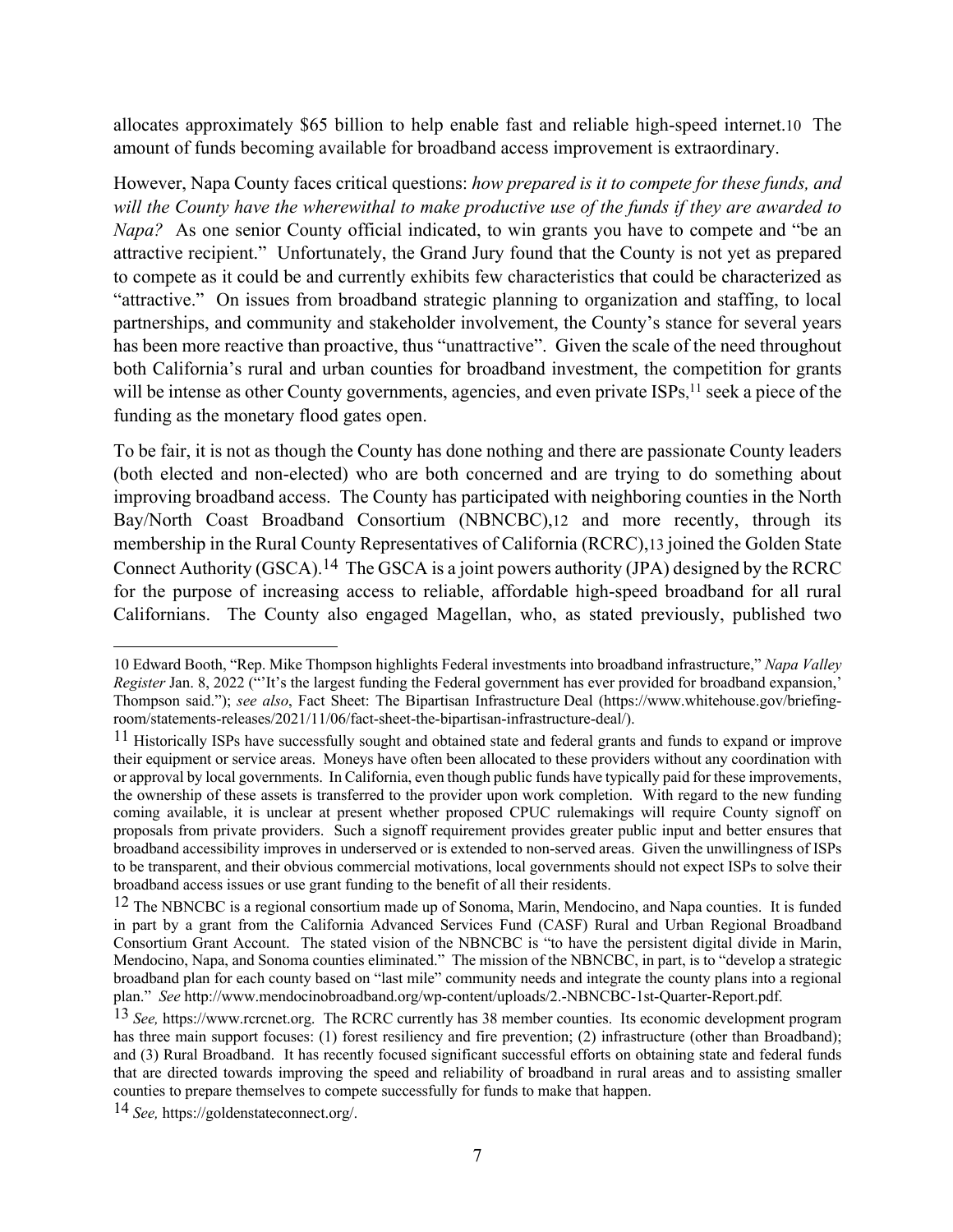reports.15 It more recently hired CBG Communications, Inc. (CBGC) to assist the County in developing a broadband road map and action plan. In addition, the County created an internal working group, composed initially of three employees who work on broadband-related issues parttime and who meet periodically<sup>16</sup> to help formulate strategy and policy. In late 2021 the County held a meeting under the name of 'The Napa County Broadband Partnership' (NCBP), attended by an invited group of external stakeholders, composed of town and city officials, County agency, emergency response, medical, educational, and business representatives, and other interested parties. The County also recently included broadband as part of its 2022 State Legislative and Regulatory Platform as one of roughly forty Priority 2 subjects.<sup>17</sup>

It is also important to note that local governments have little authority or wherewithal to meaningfully participate in broadband issues. The primary entities that regulate the industry are the FCC and the California Public Utilities Commission (CPUC). Those two entities have attempted to incentivize or (when they can) require ISPs to improve access to underserved or nonserved areas, but the improvements necessary to do so are usually very expensive and would not be cost-effective from the ISPs' perspective. As a result, regulators' efforts have often been unsuccessful. County and local governments have had little regulatory authority or money to affect where broadband infrastructure is located within their boundaries. Their involvement with ISPs has mostly been relegated to responding to things like provider requests for public right-of-way use and design or land use commission reviews for proposed tower locations. ISPs typically decide who gets what service since they own the equipment and usually make decisions about where it is located and how it is used.18

However, things are changing, and the County should be better prepared. In fact, as early as 2018, the NBNCBC (the County being a participant) published a report in the aftermath of the 2017 Northern California wildfires that said, "It is evident there is not enough public attention or awareness directed towards telecommunications issues in the affected counties."19 The NBNCBC recommended that counties develop (a) a *"broadband strategic plan . . . with input from all stakeholders*," (b) "*review internal processes* for all telecommunications related procedures and identify more efficient solutions to effectively deploy broadband*,"* and (c) form "*public-private*

<sup>15</sup> *See,* The Infrastructure Assessment Report and the Recommendation Report.

<sup>&</sup>lt;sup>16</sup> Two part-time County employees were added just recently: an analyst in the County Executive's office and an employee associated with the Lake Berryessa concession (an area with limited broadband access).

<sup>17</sup> The Platform also contains another 5 Priority 1 items.

 $18$  With respect to ISPs, it's important recognize that their interests do not necessarily align with that of the County or its residents. Data provided to the CPUC by private ISPs about broadband availability in Napa County prior to 2017 incorrectly indicated that much of the population of the County had fast and reliable broadband. Magellan found in its Infrastructure Assessment Report that while more densely populated areas are reasonably well served by ISPs, who offer internet speeds that meet FCC minimums, large portions of the East County and smaller pockets along the Western County border were underserved or unserved. Even in more populated areas, like the towns of Napa and St. Helena, the speed and reliability of cellular and broadband service can differ markedly from neighborhood to neighborhood, and block-to-block. In addition, connectivity options through providers may not be affordable for rural and/or lower income residents (e.g., options like satellite connectivity in rural areas).

<sup>&</sup>lt;sup>19</sup> NBNCBC Telecommunications Outage Report: Northern California Firestorm 2017 (2018), p.8 **(**https://ecfsapi.fcc.gov/file/1053130424752/EAS-1.-NBNCBC-Telecommunications-Outage-Report-2017- Firestorm.pdf)**.**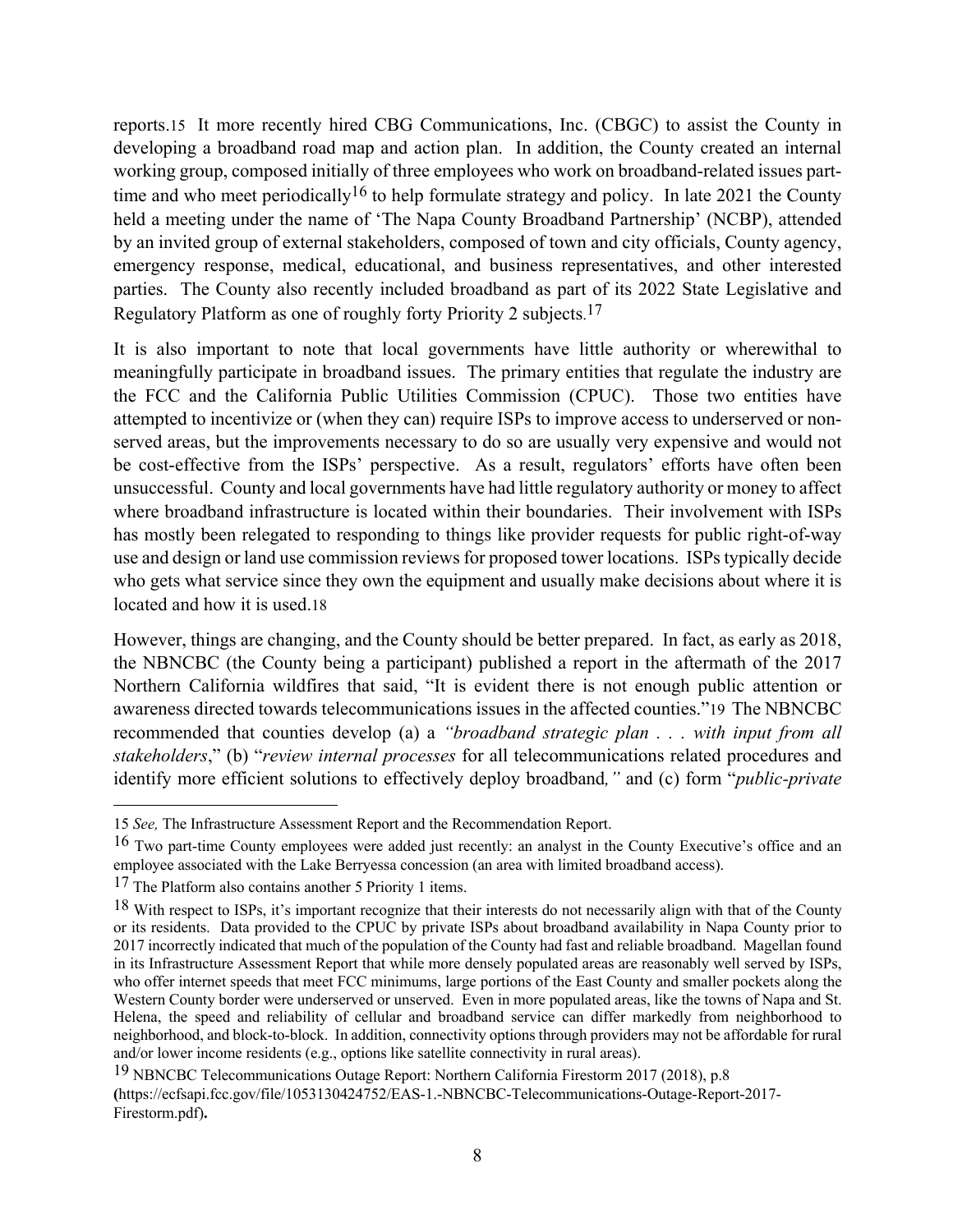*partnerships among county and local governments and providers . .* . to coordinate goals and pursuits*."20* The report also noted that with respect to loss of communications (e.g., cellular, landline and internet) during the 2017 fire, "*Napa County experience[ed] the most severe impacts*."21

The 2020 Magellan Recommendation Report, created for the County, also echoed similar recommendations, including (a) prioritizing opportunities based on "Napa County *strategic goals and issues*," (b) f*ormally assigning responsibility* for promoting and tracking broadband development to a *County agency or department*, (c) developing *organizational capacity* to engage. . . stakeholders," and (d) *review policies* since "a cursory review of the County code suggests there may be multiple opportunities to promote network development via policy changes."22

Despite these recommendations made four years ago by the NBNCBC and two years ago by Magellan, the Grand Jury found little indication that the County's leaders have a real sense of urgency to undertake the recommended actions.<sup>23</sup> None of the NBNCBC and Magellan recommendations would require significant public expenditure; the actions recommended could have been completed by now. All recommendations are needed sooner than later to better position the County to compete for additional funding and then make productive use of any funds that are awarded.

We recognize that many aspects of providing broadband access will require significant investment and the participation of the State or multiple jurisdictions. But that does not prevent the County from starting now to develop a strategic plan that will inform critical choices, prioritize public investments in alignment with strategic goals, provide positions on critical issues like reliability and affordability, influence planning and decision making, and create personnel and governance structures to execute the County's vision.

After numerous interviews and reviews of many documents, the Grand Jury has seen limited evidence that the County has worked to complete a strategic plan and it is significantly behind neighboring Counties with respect to planning and communication with stakeholders. Multiple County officials told the Grand Jury that it does not have a broadband strategic plan; one individual even indicated uncertainty about where the County's vision should come from.

The County's current approach seems to be putting the proverbial cart before the horse, since it appears to be creating an action plan before developing a strategic plan. In a September 20, 2020 Board of Supervisors' agenda letter (Agenda Letter), County staff stated the Magellan Assessment Report, is *not a strategic plan* and does not provide direction on how the above opportunities

<sup>20</sup> *Id.,* p.8*.*

<sup>21</sup> *Id*., p.6. The Magellan Infrastructure Assessment Report also estimated that the 2017 fires damaged: 25,000 feet of fiber-optic based network infrastructure, 300,000 feet of copper-based network infrastructure, and 21 cellular/fiber tower locations in the County.

<sup>22</sup> *See,* Magellan Recommendation Report, pp. 62-64.

 $23$  In addition, there are other significant recommendations from both reports that are not discussed here because they would have required extensive public funds.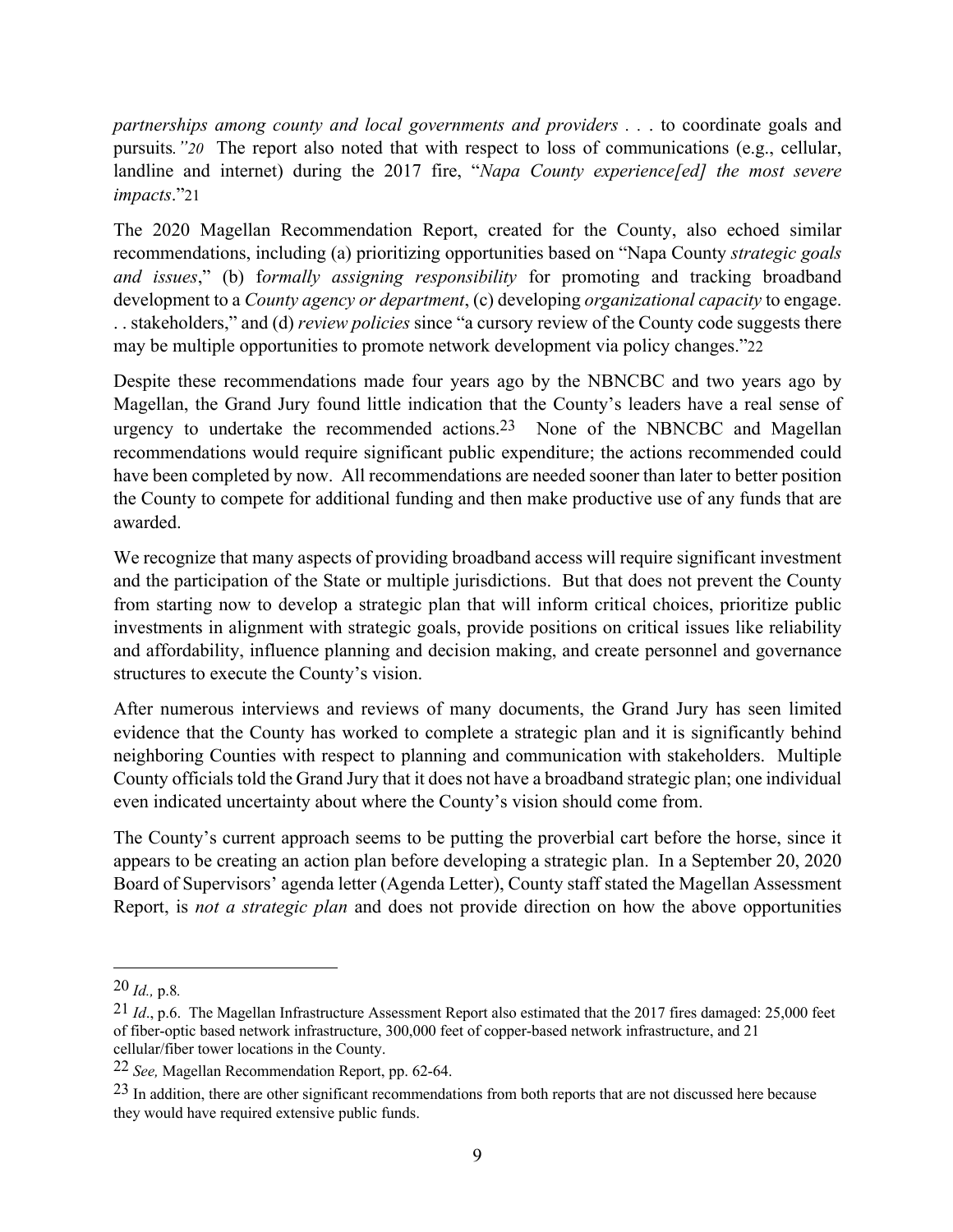should be prioritized."24 But instead of recommending the creation of a County strategic plan, the Agenda Letter recommended that the "Board authorize a Request for Proposal to contract with a consultant(s) to develop an *action plan* based on the Assessment [Report], and apply for and seek grant funding to deploy broadband in priority areas and implement an action plan using future grant funding.<sup>25</sup> Even this recommendation seemed to take a protracted period of time, since the County contracted with CBG in May 2021, nine months after the Agenda Letter.26 That said, the Grand Jury was told that CBG is close to issuing a report and updating the Board of Supervisors.

The County is attempting to remedy its lack of a broadband strategic plan, which is acknowledged by interviewees as important. They have opted to join the GSCA's application to the US Department of Commerce, Economic Development Administration (EDA) for grant funding to support the preparation of a strategic plan for the County. If successful, the GSCA will provide grant administration including project and fiscal reporting, as well as project management over the contractor hired by the grant. Unfortunately, as of the date of this report, the grant had not yet been awarded by the EDA. It is unclear when a plan will be completed and adopted if the grant is awarded or what the County will do if it is not awarded.

With the exception of Napa, all members of the NBNCBC developed broadband strategic plans for their counties. Nearby Marin, Sonoma, and Mendocino Counties all have county broadband strategic plans.<sup>27</sup> If broadband is a utility worthy of being a high priority, as many County leaders stated to the Grand Jury (and the other NBNCBC members found the funding to develop broadband strategic plans), why hasn't our County developed its own plan?

Responsibility for broadband issues has not been assigned to any County agency or department, only an informal part-time workgroup. The Grand Jury saw no evidence that the County has reviewed its policies and procedures to identify how to speed up and/or simplify broadband implementation.28 However, some interviewees were not sure what the Grand Jury meant when it asked whether policies and procedures have been reviewed, or why that might be necessary. Some interviewees mentioned that it might be useful to have a "dig once" policy similar to other counties. Another suggested that the policy might not be a good fit with County departments responsible for

<sup>24</sup> Napa County Board of Supervisors Board Agenda Letter from Chief Information Officer Information dated September 22, 2020 (https://services.countyofnapa.org/AgendaNetDocs/Agendas/BOS/9-22-2020/10A.pdf). 25 *Id*.

<sup>26</sup> RFP-ITS112001---Napa-County-Broadband---Notice-Of-Intent (countyofnapa.org).

<sup>27</sup> *See* Mendocino County Digital Infrastructure Plan: 2019-2025 (https://www.edfc.org/wpcontent/uploads/2015/12/Final-Digital-Infrastructure-Plan-for-Mendocino-County-12.31.18.pdf), Digital Marin Strategic Plan, (https://godigitalmarin.org/strategic-plan/), and Sonoma County Broadband Strategic Plan (http://www.mendocinobroadband.org/wp-content/uploads/Sonoma-County-Broadband-Strategic-Plan.pdf) Sonoma has also had its Access Sonoma Broadband Program for several years. *See* Access Sonoma Broadband (https://sonomacounty.ca.gov/EDB/Access-Sonoma-Broadband/).

<sup>28</sup> As noted in Magellan Recommendation Report, "County policies and processes can create barriers" and "inconsistent policies regarding local cities and neighboring counties impedes investment." p.p. 64-65. For a more robust discussion of how policies and procedures can impact broadband development see the Sonoma County Broadband Strategic Plan, p.p. 104-5.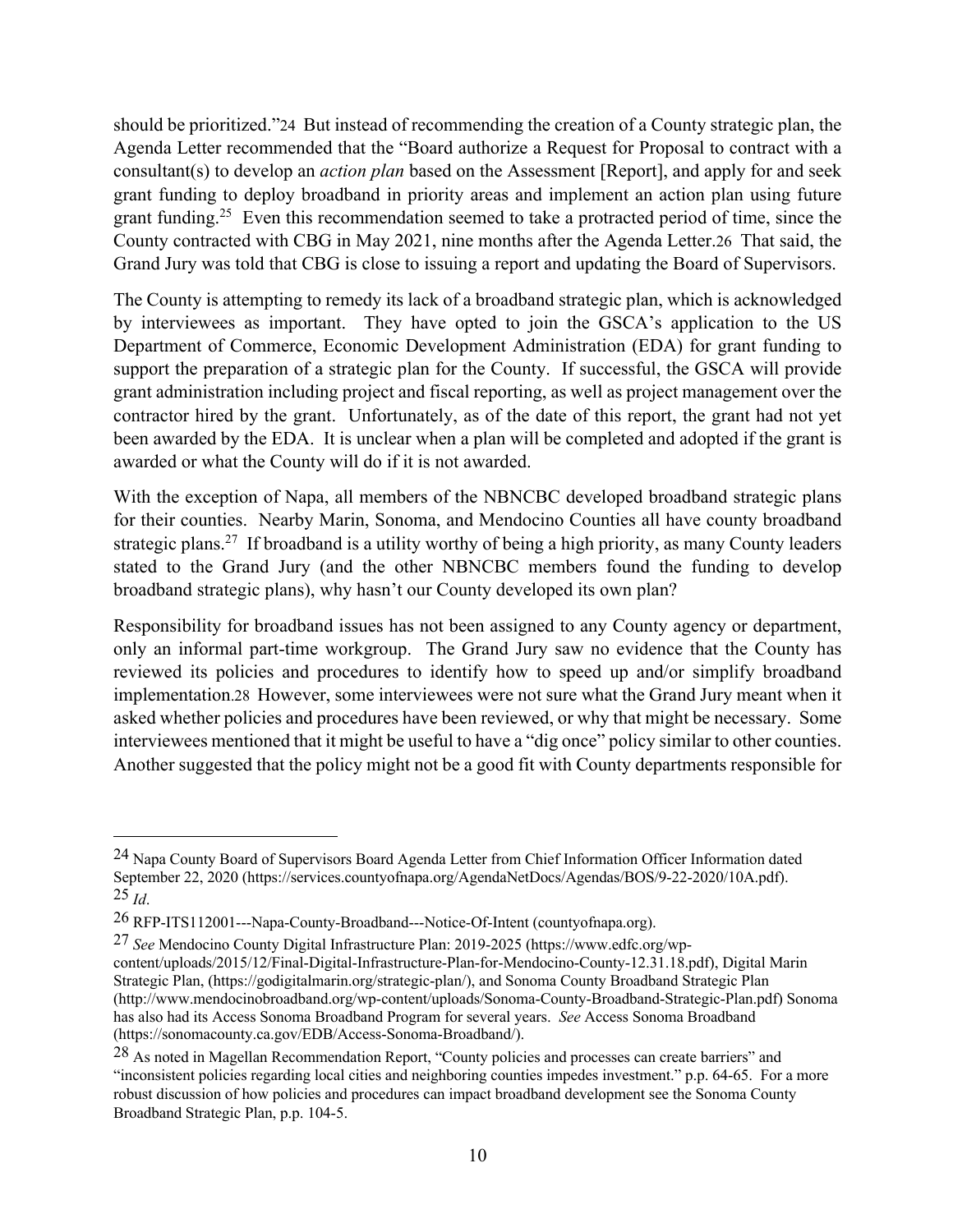road construction and their funding authorities.29 A review of policies and procedures that impact broadband development, in order to see if there are opportunities to simplify processes or speed approvals, seems like an important, low-cost, proactive action that the County could take in order to be better prepared to compete for broadband grant funding.

In addition, the Grand Jury could not identify any single County employee who is assigned to work full-time (or even a majority of their time) to move the County broadband agenda forward. In fact, when asked what steps the County could take, one senior County official agreed that acquiring and implementing broadband grants will take, in their words, "administrative infrastructure . . . which requires hiring people." It seems likely that State and Federal grant funds will go to projects that are more shovel-ready, consistent with a clear strategy for that county, or supported by multiple agencies or stakeholders in the County, all of which take resources to organize.

As noted above, the Grand Jury did identify a working group comprised of County employees who were engaged part-time on issues related to broadband.30 While the Grand Jury found members of the working group talented and clearly attuned to many of the relevant issues, all of them have significant primary job duties (and in some cases substantive secondary responsibilities as well). They cannot possibly spend sufficient time moving the very complex broadband agenda forward.<sup>31</sup> A common refrain heard by the Grand Jury from many County officials was "we are spread thin."32 Most likely, this group does not have the time or the knowledge to prepare a "queue" of broadband projects that could be shovel-ready, in preparation for grant funding. Neither would they be in a position to manage the implementation of any project that was funded. It also does not have time to organize or run a more active stakeholder group. The result of this lack of staffing is likely be a significant loss of state and federal broadband funding for Napa.

To remedy this staffing problem, the County should designate a lead agency or department, and staff it with knowledgeable full-time resources with an adequate budget. It is the Grand Jury's

<sup>&</sup>lt;sup>29</sup> "A 'Dig Once' Policy can be an important tool that can be utilized to maximize the efficiency and lower the cost of public works and infrastructure projects through combining efforts. For example, during road construction, installing conduit or conduit with fiber, at the same time as other trenching, reduces the cost of installing fiber and means that the road won't have to be torn up to install it at a later date. This tactic can be used around any kind of sewer, water, or electrical infrastructure work." Mendocino County Digital Infrastructure Plan: 2019-2025, p. 25.

<sup>&</sup>lt;sup>30</sup> It is unclear to the Grand Jury whether this working group is the "Broadband Task Force" recommended in the Magellan Recommendation Report and that is a requirement of the grant application made by the GSCA to the EDA. The Magellan Recommendation Report describes the Broadband Task Force as "an inclusive body" with a "formal process to acquire resources, guide development, and provide oversight for network infrastructure." See Magellan Recommendation Report, p. 62.

<sup>&</sup>lt;sup>31</sup> See Pew Charitable Trust, How States Are Expanding Broadband Access: New Research Identifies tactics for Connecting Unserved Communities, 2020 (https://www.pewtrusts.org/en/research-and-

analysis/reports/2020/02/how-states-are31expanding-broadband-access) ("Having staff dedicated to broadband is important to avoid having work on the issue become 'other duties as assigned.' Staff who are focused on broadband can develop expertise. And assigning them to the issue creates accountability and responsibility and provides stakeholders with a point of contact").

 $32$  The Grand Jury is cognizant that the Covid pandemic has severely stretched many County resources. Members of the working group also have significant pandemic response duties and they are to be commended for their dedication to public service.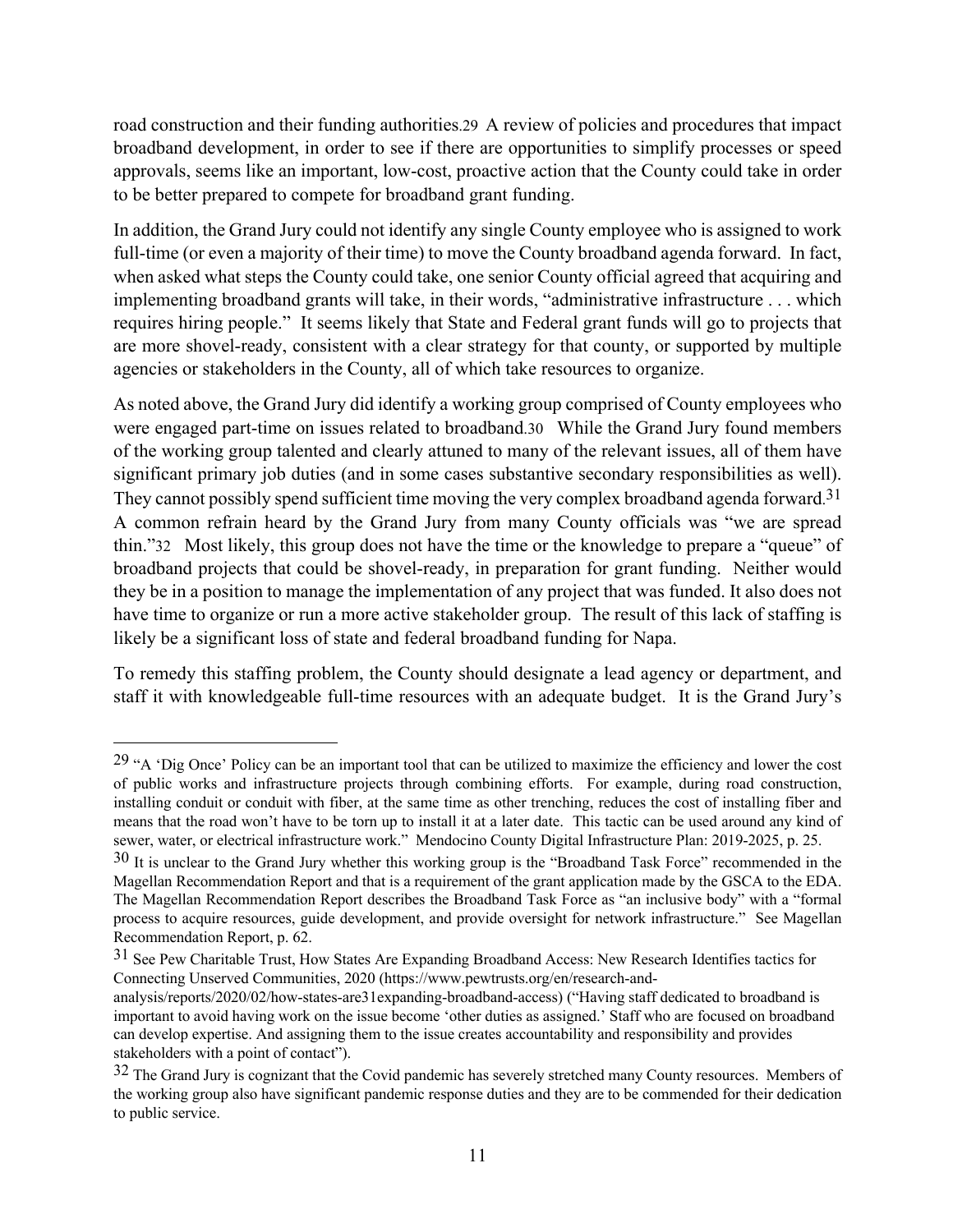understanding that the County is taking initial steps toward establishing a full-time project manager; additional human infrastructure is vital to allow the County to organize its thoughts and efforts and better compete for and obtain available Federal or State funds. However, if the County does not adequately staff and manage the broadband issues, it will almost certainly miss out on funding opportunities which is a fear expressed by some of those interviewed by the Grand Jury. As a result, the fate of County residents' broadband future may remain in the hands of private ISPs, whose motivations are often misaligned with the interests of the County and its residents.<sup>33</sup>

In addition, the County has not meaningfully engaged the County's towns, cities, medical, education, emergency response, businesses, and other stakeholders. It also has not provided a mechanism for citizen input about broadband issues.34 The County cannot address reliable and fast broadband for County residents on its own and must work collaboratively with these parties and entities. The Grand Jury found no evidence of significant attempts at engagement by the County prior to a single stakeholder briefing given in late 2021. It did not meaningfully engage some of the primary stakeholders affected by the 2017 and 2020 fires or issues related to the Covid pandemic. In the case of one stakeholder, whose entity is heavily reliant on consistent broadband service, the Grand Jury was told that it is hard for them to plan or make investments of any kind when it is not known what the County may or may not do. Others indicated that they have had to expend significant amounts of their own money on contingency planning, based on that uncertainty.

Stakeholder engagement is critical because, as one senior County official told the Grand Jury, collaboration is often important to successful grant acquisition, i.e., to be "attractive." In the November 2021 NCBP briefing, the County described to invited attendees the status of County broadband efforts.35 In a presentation shown at the meeting, the importance of improving the competitive stance of the County through collaboration was highlighted.36 While the attendees interviewed by the Grand Jury thought that the meeting was a positive development, none were clear about (a) the group's purpose, or (b) whether it was intended to be an ongoing forum. The County conducted a follow-up survey after the meeting. However, the Grand Jury has learned that

 $33$  Based on multiple interviews, it is apparent to the Grand Jury that the County appears to be consciously taking a very conservative fiscal approach to broadband, and eyeing it from a transactional perspective (e.g., waiting to see if it can obtain grant funding for a strategic plan, or to hire full time staff) versus an ongoing requirement that must be sustained. Hopefully this is changing based on recent steps. The County appears to considering whether to hire a project manager (e.g., creating a job description, having discussions with Sonoma and San Francisco Counties regarding their broadband positions).

<sup>34</sup> Stakeholder engagement was a recommendation made in the Magellan Recommendation Report and the NBNCBC Telecommunications Outage Report: Northern California Firestorm 2017.

<sup>35</sup> Attendees included representatives of educational, public safety, medical, transportation, and business entities, along with local towns and cities.

<sup>36</sup> *See* Napa Countywide Broadband Partnership Meeting Presentation, November 3, 2021, pp 3-4. The presentation also highlighted the actions taken by the County from 2014 to 2021 "to increase broadband service". *Id*., p.2. To the best of the Grand Jury's knowledge, over the course of the 7 years highlighted, no actions articulated (e.g., from joining the NBNCBC in 2014 to "Action plan and roadmap with CBG" in 2021) led to a direct increase in County broadband service. In addition, the reference to CBG refers to a plan and roadmap that the NCGJ understands is still in development as of the date of this report, and not one that was published in 2021.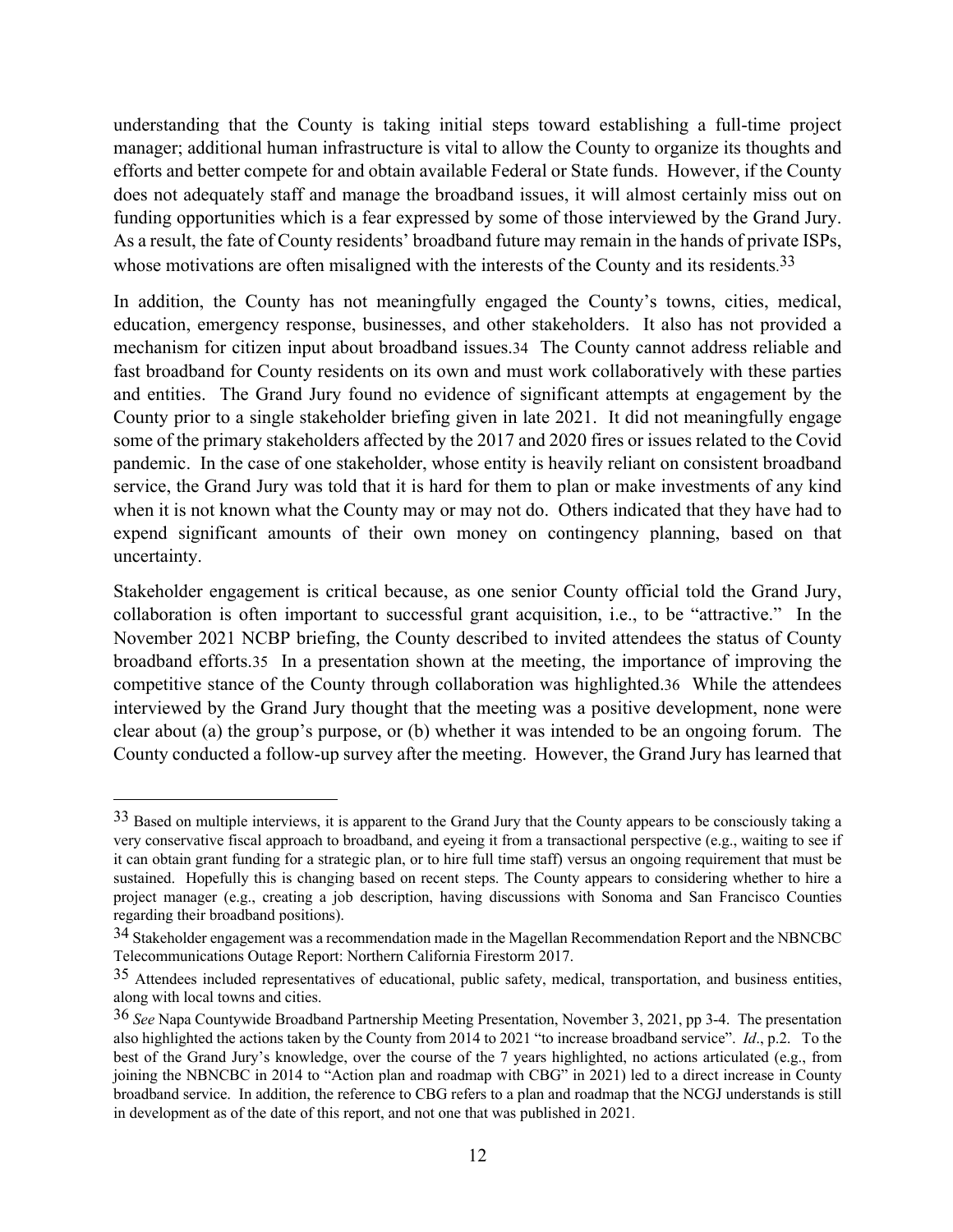the forum is unlikely to be an ongoing entity, at least in the near term. Unlike Napa County, other Northern California counties have had broadband stakeholder groups for several years that meet regularly. 37

An effective and active stakeholder task force would have a written purpose, scope, and timeline known and agreed upon by its members. It could (a) assist the County in developing a vision and strategic plan that addresses the needs of residents, local agencies, and commercial entities, and (b) help coordinate local partnerships to acquire grant funding and resolve project implementation issues. The task force could also foster community support and cooperation for the County's digital future. This may require forming one or more JPAs, developing a Memoranda of Understanding, or engaging other entities to achieve the County's goals, and it will certainly require the County and its stakeholders to reach consensus with respect to broadband issues, including a common vision and view of roles and leadership.

The Grand Jury also observed insufficient awareness on the part of senior County officials<sup>38</sup> of the critical broadband issues and the choices that they are likely to confront. To be fair, there are senior County officials who are well-versed about broadband issues, including one who has been actively involved in the NBNCBC and RCRC for several years, but is retiring at the end of 2022. However, others who will be key decision-makers appeared unaware of the significant activities or priorities of groups like the NBNCBC, RCRC, and GSCA or many details about recent broadband infrastructure funding sources. For instance, one key GSCA project is to help foster the installation and operation of open-access, municipal broadband infrastructure. The significance of this project is that it could help finally to bring broadband services to areas where it has not been economically viable for private providers to extend services. In these areas, some form of local public entity might install and end up owning and managing the broadband infrastructure, which would be a significant departure from past practices. ISPs could lease a connection to this publicly owned infrastructure and extend their services to remote areas in an economically viable manner. Even though Napa County is a participant in the GSCA, the Grand Jury found that most elected and senior County officials interviewed were not well-versed about the GSCA's and the RCRC's initiatives, including those involving public versus private ownership. Possibly for that reason alone, they appear to have a distinct bias against public ownership. The Grand Jury is not taking a position on the private versus public ownership issue, but this seems to be one of several strategic issues for which the County should develop a thoughtful position after significant briefing and discussion, and address as part of a strategic plan. 39

Conversely, as opposed to focusing on strategic issues, the Grand Jury found that some senior County officials seemed to have perspectives that were very tactical and narrow and had little understanding of broadband-related issues. The Grand Jury perceived hesitancy to take proactive steps for fear of increasing payroll and related expenses, and that a good starting point might be if ISPs came to the County and offered a plan for expanding broadband access, stating what they needed. The Grand Jury does not believe that this would be a good approach. If history is any

<sup>37</sup> *See, e.g.*, Broadband Alliance of Mendocino County (http://www.mendocinobroadband.org/about/).

 $38$  To be clear, the Grand Jury is not referring to members of the working group referenced earlier.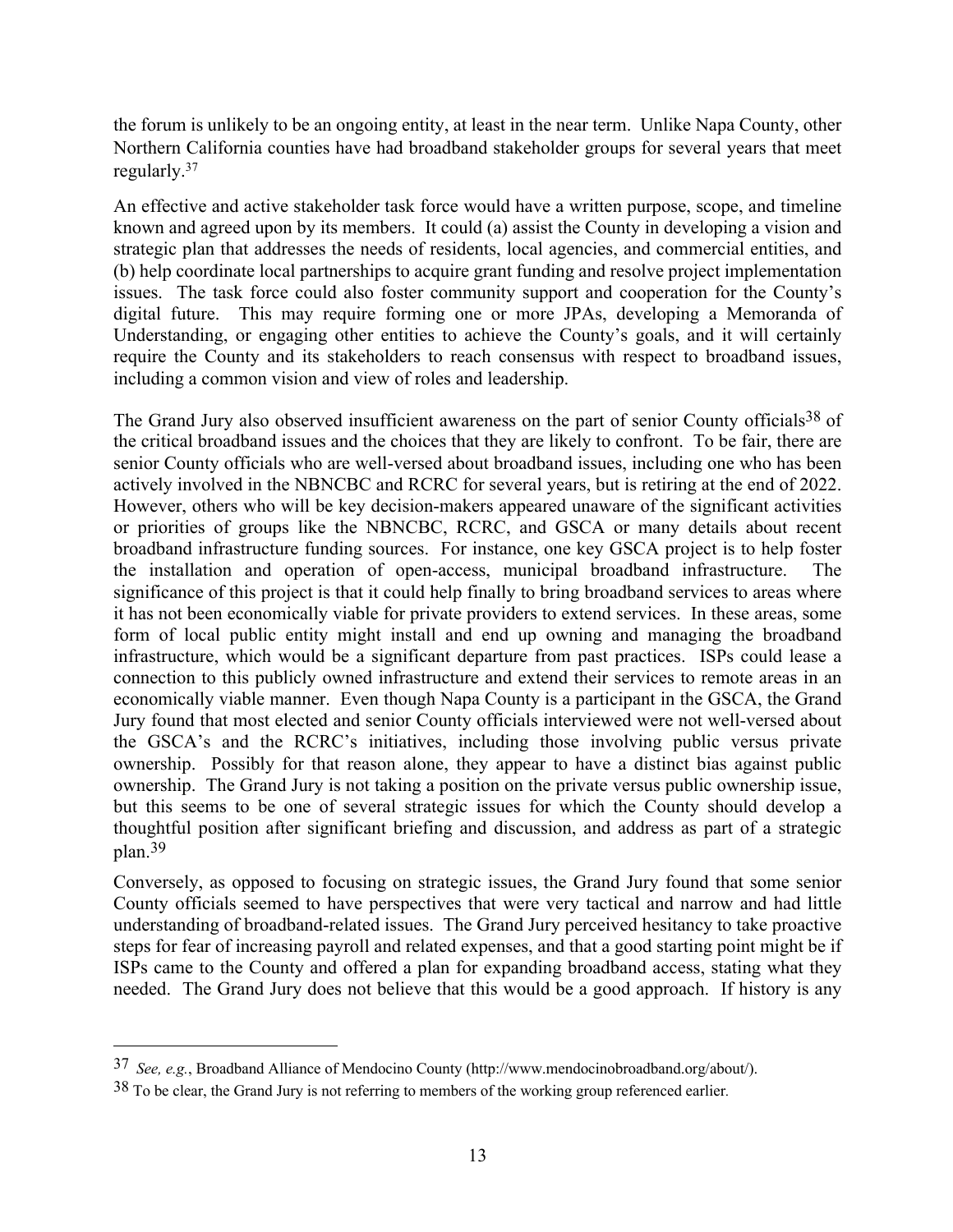indication, it is very doubtful that any provider will provide a plan that places the interests of all County residents ahead of the ISPs' profit motivations.

There are many ways that the Board of Supervisors and County Executive could better educate themselves on broadband issues and choices in order to provide more effective leadership, especially in light of the impending retirement of one key member who has been the Board member most actively involved in broadband issues for years. The provision of fast and reliable broadband services to all County residents is a very complicated undertaking fraught both with a shifting political environment, significant choices (e.g., public versus private), and a dynamic technological landscape. In order to provide informed guidance regarding policy direction and the organization of local government, the Board of Supervisors and County Executive need to develop a greater understanding of the County's digital needs, choices, and potential. This includes activities like regularly being briefed on progress towards completing the County's strategic plan by full-time County staff whose function is to move County broadband issues forward. The BOS could also benefit from regular briefings on RCRC and NBNCBC broadband initiatives. It could also gain valuable insight and stakeholder buy-in by making the NCBP an ongoing entity, emphasizing its role and importance by having briefings by its representatives, participating in NCBP events, and seeking its input.

In summary, the Grand Jury believes that the County should be better prepared to compete for the once-in-a-generation funding that is becoming available. The County has not yet attained momentum with respect to improving broadband access for County residents. While wildfires and the pandemic have vividly illustrated the necessity of fast and reliable broadband for all residents, and County leaders express enthusiastic support for the notion of broadband for all, the County's actions demonstrate that broadband is not a high priority. The Grand Jury understands the County's limited power and resources to address on its own the enormous costs associated with connecting all of its residents. We applaud the efforts of a few dedicated County employees, all with significant other primary responsibilities, who have somehow found time to drive these issues forward. Now is the time for reinforcements and renewed effort. There are several actions that the County could have taken and should take now. Many do not require significant capital expenditures and could have been undertaken before the pandemic. If broadband is as important as electricity or water - and the Grand Jury believes that it is--it warrants a much higher priority and the immediate attention of senior County leadership to ensure that Napa is prepared to compete for funds and make productive use of any received. Napa must not waste this opportunity to close the digital divide and position the County for its digital future.

### **FINDINGS**

- F1. Recent fires and the pandemic have demonstrated that all County residents need access to fast, reliable, and affordable broadband.
- F2. The digital divide in the County (and the challenges and inequities it exacerbates), has not been significantly narrowed since the 2017 fires; in fact, it may have widened.
- F3. While most County leaders interviewed expressed support for fast and reliable broadband for all County residents, analogous to a utility, few articulated any substantive perspective on how to achieve this goal or what steps have been taken to do so.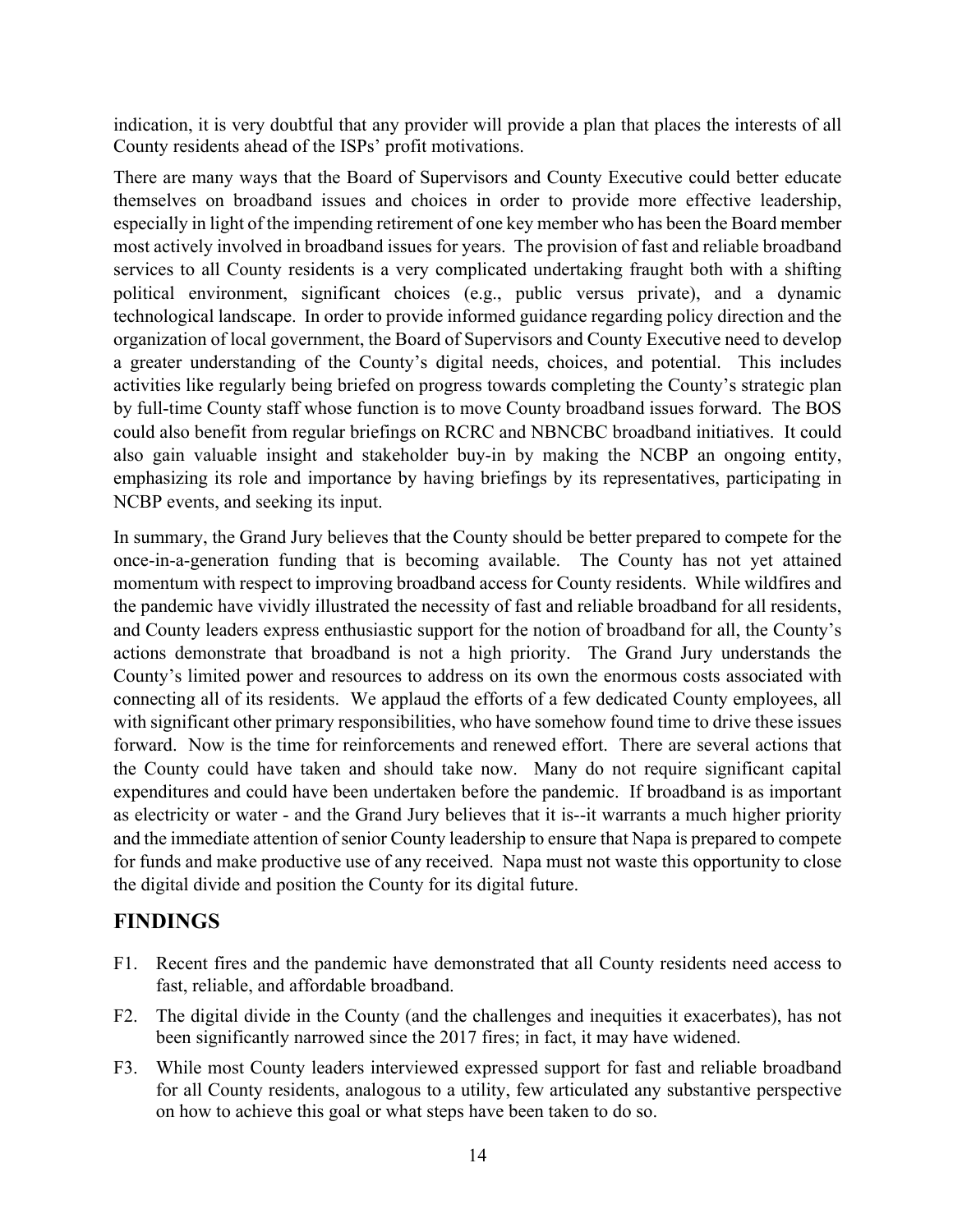- F4. In the past year, the broadband funding landscape has changed dramatically with Federal and State governments set to distribute billions of dollars through competitive grants to local governments and private providers.
- F5. The competition for broadband grants from other public entities and Internet Service Providers (ISPs), whose interests may not complement Napa County, is sure to be fierce.
- F6. Winning broadband grants will require the County to be prepared to compete. This will take extensive planning, adequate staffing, and coordination with County's cities and towns and other stakeholders.
- F7. The County's leadership has not devoted sufficient time and resources to broadband strategic planning. Leadership is insufficiently aware of the decisions regarding strategic and tactical options and choices that they will need to soon make and has not demonstrated adequate urgency considering how soon the funding process will begin. Waiting for that process to be fully defined before taking action will leave the County even further behind at the starting gate.
- F8. Despite recommendations urging it to do so as early as 2018, the County has not developed a broadband strategic plan that sets forth its vision and includes priorities, defines the choices that will need to be made, and provides for personnel and a governance structure.
- F9. The County has not taken steps, as recommended by its consultants, to establish a lead County agency or department to review local policies affecting broadband across various County jurisdictions to ensure they are consistent, sensible, and broadband-friendly.
- F10. The County has only allocated part-time staff resources (for whom broadband is only one of many important roles), to work on broadband issues, whereas other similarly situated counties appear better prepared, staffed, and are much further along in their planning processes.
- F11. Unlike neighboring counties, the County, its cities and towns, and other stakeholders have only recently started communicating with each other regarding their broadband needs. They do not seem prepared to coordinate strategies, development, the pursuit of grant funding, or project implementation.
- F12. The NCBP does not have a clearly articulated purpose or agenda that is understood by its participants and does not yet appear to be an effective stakeholder group.
- F13. While the County's involvement with the RCRC, NBNCBC, and GSCA is positive, the speed with which the County is moving seems to be stuck in an out-of-date paradigm, when State and Federal funds were largely unavailable, and local agencies did not play a significant role in efforts to extend fast and reliable broadband availability.
- F14. There are no established ongoing forums for County residents, businesses, governmental units, schools, medical and emergency response, and others to identify and communicate with County leadership about their broadband needs, except about one-off access or service complaints.
- F15. The County has no priorities or queue of broadband projects that are "shovel-ready" for implementation, nor any resources available to identify such projects or supervise their implementation if they are funded.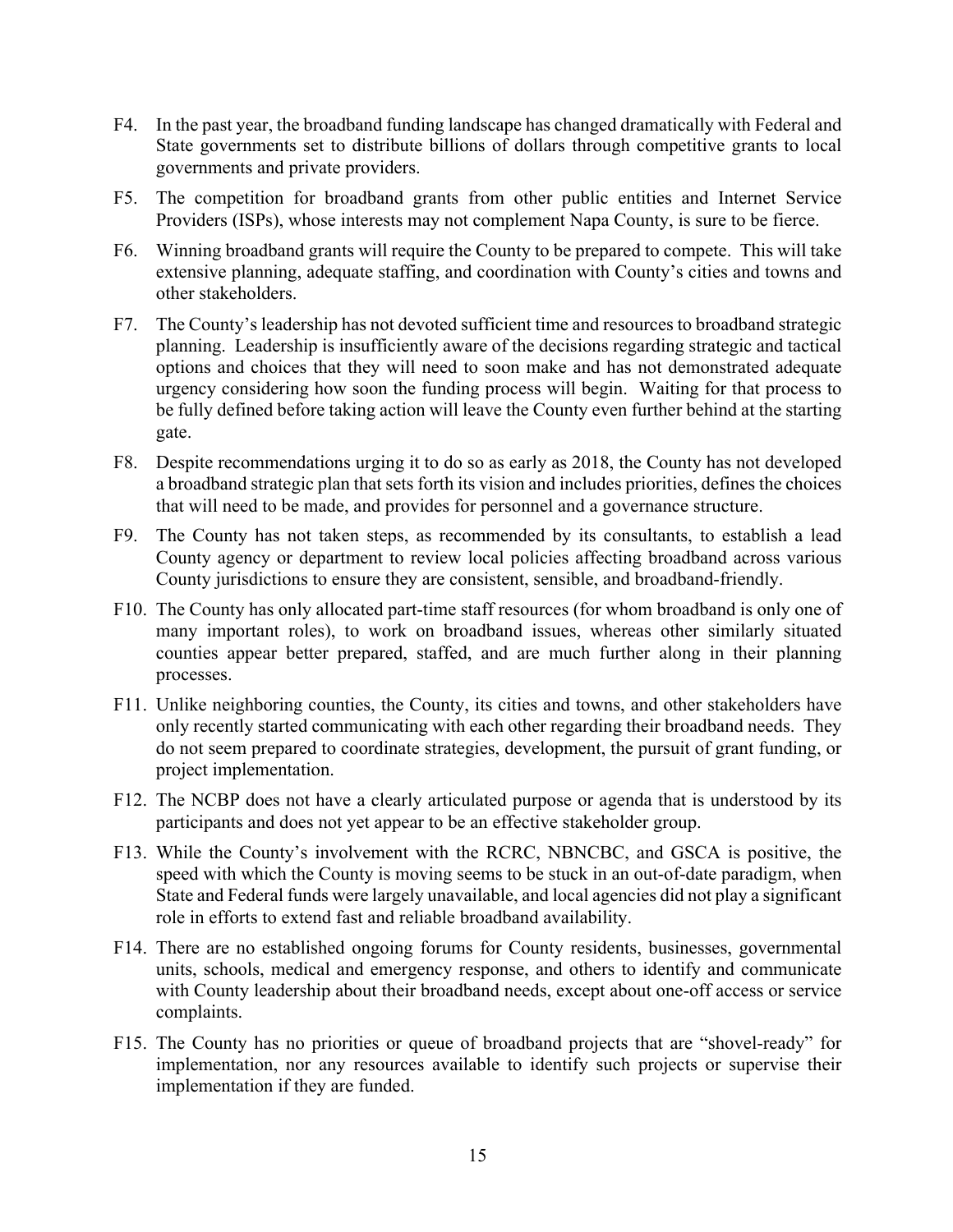F16. Without proper preparedness to compete for broadband grant funding (including a coherent strategic plan, adequate staffing, resources, and County-wide stakeholder coordination) the County may not be as successful at acquiring funds as it should be, and efforts may remain ad hoc and passive.

### **RECOMMENDATIONS**

- R1. The Board of Supervisors and County Executive should, no later than October 1, 2022, prepare and execute a plan to better educate themselves about broadband issues and the choices that must be made.
- R2. The County should develop and publish a Strategic Plan no later than December 1, 2022, that is not simply a list of possible projects proposed by contractors or private providers, but instead includes, at a minimum, (a) a County vision for broadband that addresses issues like reliability and affordability, (b) the specific broadband access and performance enhancement goals it expects to achieve, (c) the County's priorities (so that, if needed, choices can be made), (d) how the County plans to accomplish those goals, and (e) the County staffing and governance structure to implement and oversee the plan.
- R3. The County should, no later than October 1, 2022, designate a lead agency or department, staff it with knowledgeable full-time resources, including a broadband project manager, and provide an adequate budget to help the County define its vision and priorities, understand grant authorities' policies and application procedures, coordinate with stakeholders, and prepare to compete for State and Federal funding in a well-organized, non-ad hoc fashion.
- R4. The County should, no later than December 1, 2022, create an effective and active stakeholder task force with a written purpose, scope, and timeline understood and agreed to by its members. The task force should (a) actively assist the County in developing a vision and strategic plan that addresses the needs of residents, local agencies, and commercial entities, and (b) help coordinate local partnerships to compete for, acquire, and implement grant funding.
- R5. The County should, no later than December 1, 2022, establish and actively foster ongoing forums for County residents, businesses, government, schools, and medical and emergency response entities to provide input and communicate with County leadership about their ongoing broadband access and telecommunication needs.

#### **REQUEST FOR RESPONSES**

The following responses are required pursuant to Penal Code sections 933 and 933.05:

- $\blacksquare$  Napa County Board of Supervisors (R1, R2, R3, R4, R5)
- $\blacksquare$  Napa County Chief Executive Officer (R1, R2, R3, R4, R5)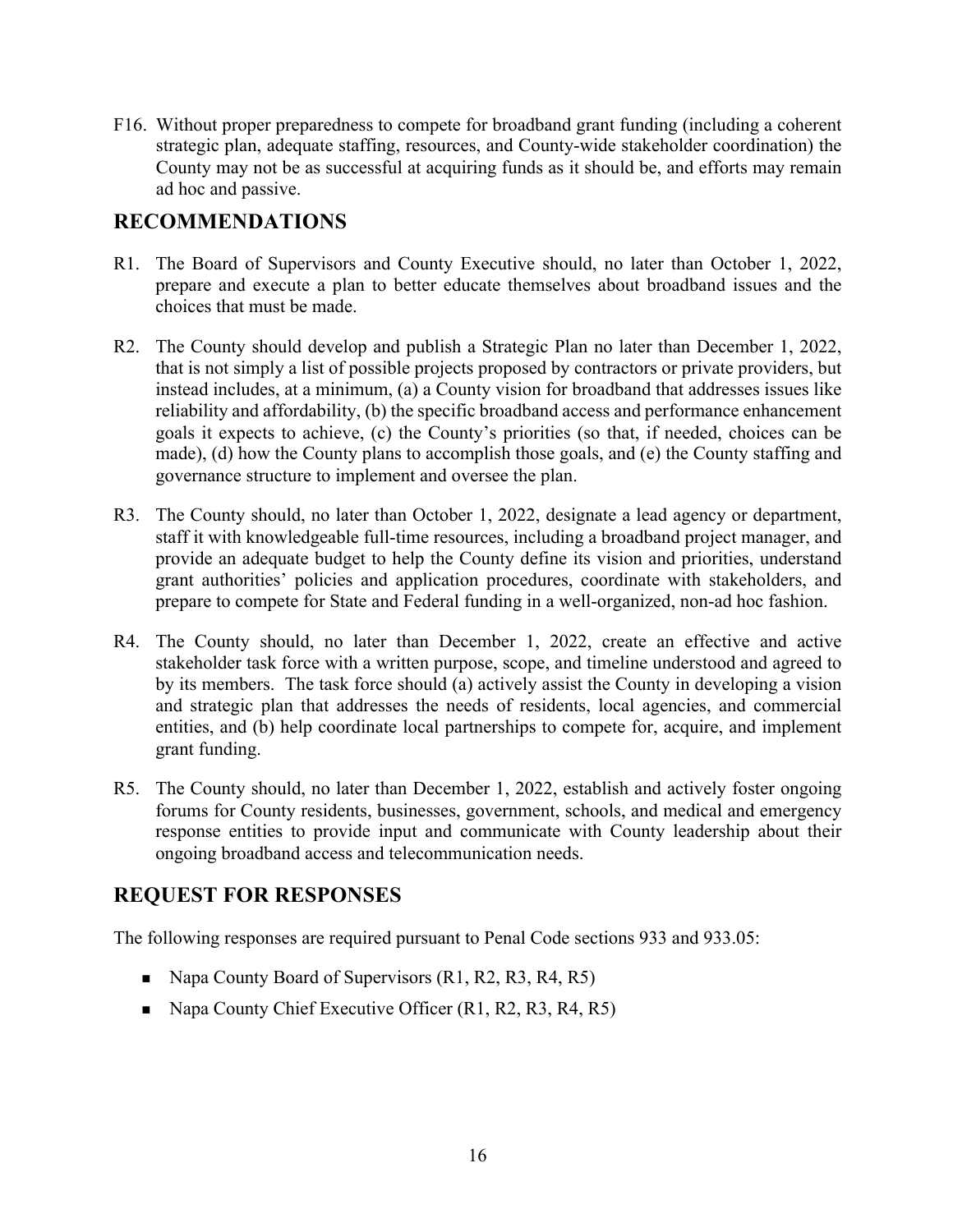# **GLOSSARY**

- CASF California Advanced Services Fund
- CBG CBG Communications, Inc.
- CPUC California Public Utilities Commission
- DEICCF Digital Equity Initiative California Community Foundation
- DSL Digital Subscriber Line
- EDA US Department of Commerce, Economic Development Administration
- FCC Federal Communications Commission
- GIS geographic information system
- GSCA Golden State Connect Authority
- ISP Internet Service Providers
- JPA Joint Powers Authority
- Mbps Megabytes Per Second
- NCBP Napa County Broadband Partnership
- NBNCBC North Bay/North Coast Broadband Consortium
- RCRA Rural County Representatives of California

#### **BIBLIOGRAPHY**

- Access Sonoma Broadband (https://sonomacounty.ca.gov/EDB/Access-Sonoma-Broadband/).
- Berry Eberling, "Napa County worried about spotty cell, Internet service, especially in emergencies," Napa Valley Register, November 21, 2018.
- Berry Eberling, "Consultant points out vulnerability of Napa County's broadband service," Napa Valley Register, September 26, 2020.
- Berry Eberling, "Napa County wants share of \$1 trillion federal infrastructure bill" *Napa Valley Register*, November 15, 2021.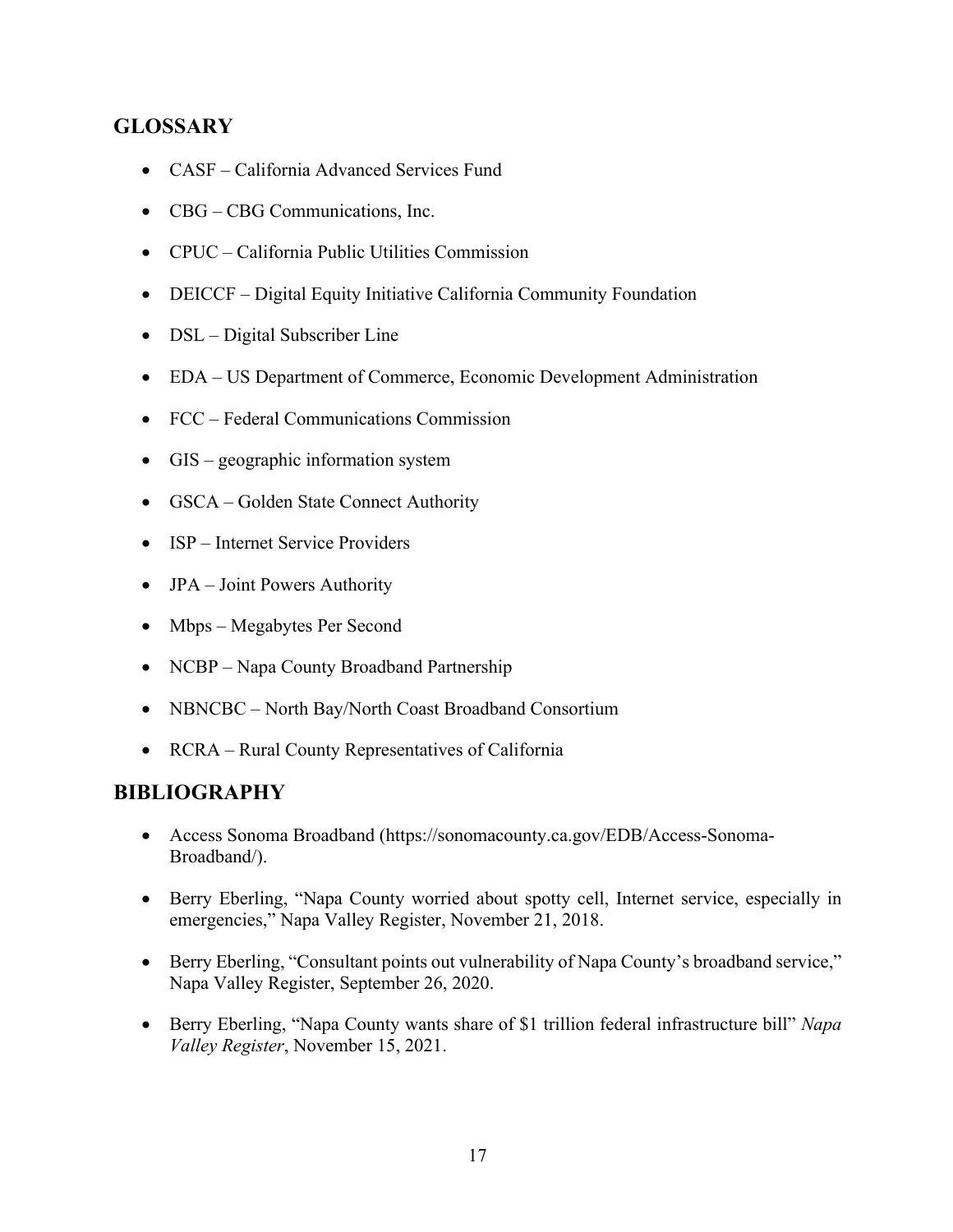- Broadband 2021 Legislation (see California section) (https://www.ncsl.org/research/telecommunications-and-informationtechnology/broadband-2021-legislation.aspx).
- Broadband Alliance of Mendocino County (http://www.mendocinobroadband.org/about/).
- California's Commitment to Broadband for All Fact Sheet (https://broadbandcouncil.ca.gov/wp-content/uploads/sites/68/2021/08/CA-Commitmentto-Broadband-1-Pager.pdf).
- California Executive Order N-73-20 (https://www.gov.ca.gov/wpcontent/uploads/2020/08/8.14.20-EO-N-73-20.pdf).
- CASF Rural and Urban Regional Broadband Consortia (https://www.cpuc.ca.gov/industries-and-topics/internet-and-phone/california-advancedservices-fund/casf-consortia-account).
- Cecilia Aguiar-Curry, CA Assemblymember, 4th District, Broadband Town Hall-- Narrowing the Digital Divide, July 22, 2021 (https://a04.asmdc.org/video/20210722 broadband-town-hall).
- Cecilia Aguiar-Curry, CA Assemblymember, 4th District, Broadband Town Hall-- Narrowing the Digital Divide, November 16, 2021 (https://a04.asmdc.org/video/20211116-broadband-town-hall-hosted-assemblymemberaguiar-curry).
- Digital Marin Strategic Plan (https://storage.googleapis.com/proudcity/digitalmarinca/uploads/2021/12/digital\_marin\_ d3.pdf).
- Edward Booth, "Rep. Mike Thompson highlights Federal investments into broadband infrastructure," *Napa Valley Register*, January 8, 2022.
- Fact Sheet: The Bipartisan Infrastructure Deal ( https://www.whitehouse.gov/briefingroom/statements-releases/2021/11/06/fact-sheet-the-bipartisan-infrastructure-deal/).
- Federal Communications Commission, National Broadband Plan, Executive Summary (https://transition.fcc.gov/national-broadband-plan/national-broadband-plan-executivesummary.pdf).
- Golden State Connect Authority (https://goldenstateconnect.org/).
- Governor Newsom Signs Historic Broadband Legislation to Help Bridge Digital Divide (SB 156) (https://www.gov.ca.gov/2021/07/20/governor-newsom-signs-historicbroadband-legislation-to-help-bridge-digital-divide/).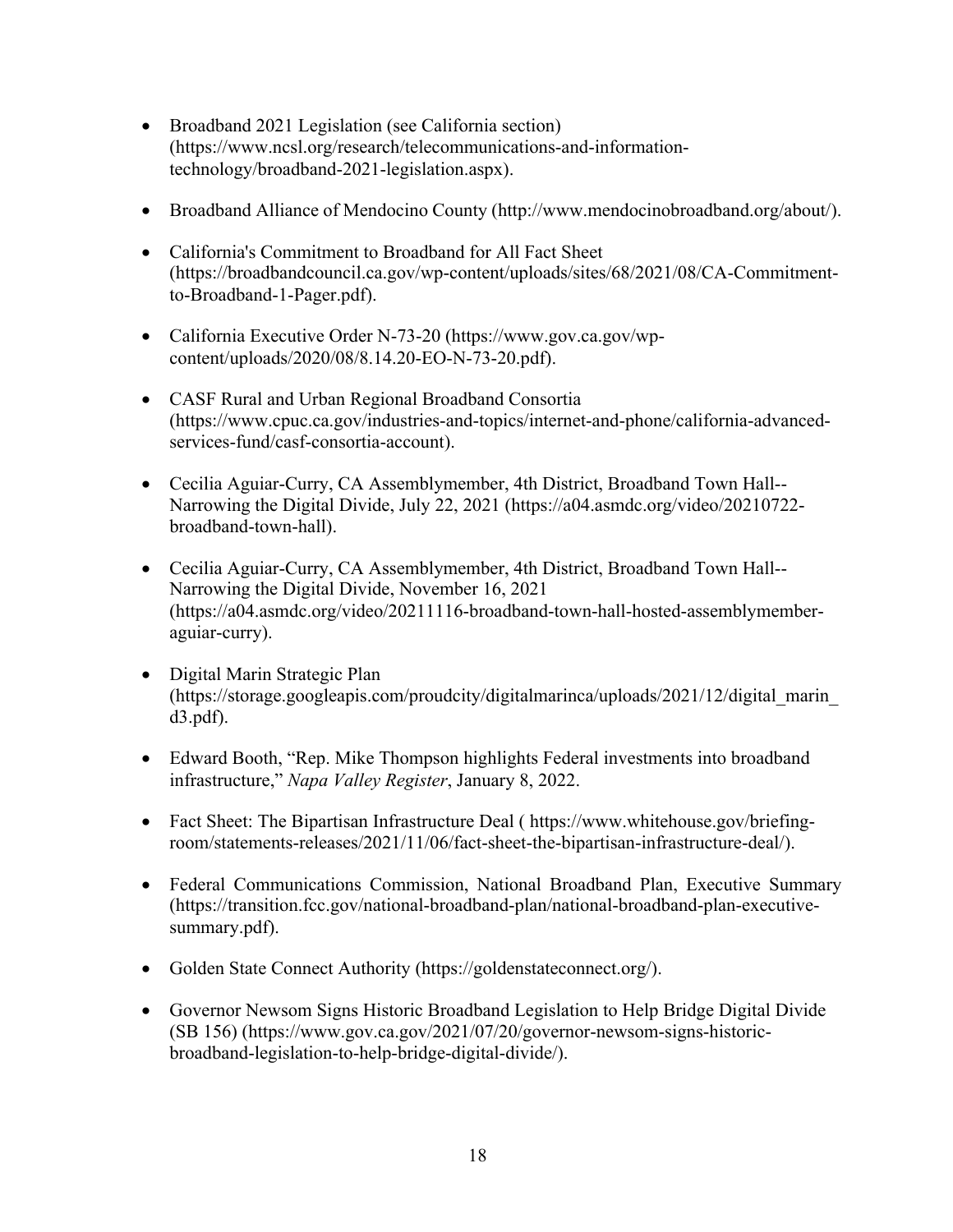- Guy Kovner, "Billions of dollars coming for broadband upgrades, seeking to close digital divide for North Coast residents," *The Press Democrat*, December 22, 2021.
- Jon Brodkin "Pai's FCC orders cities and towns to stop regulating cable broadband," *ARS Technica*, August 1, 2019.
- Kevin Taglang, "Broadband Equity: Addressing Disparities in Access and Affordability," *Benton Institute for Broadband and Society*, May 6, 2021
- Lake County Master Broadband Plan Telecommunications Infrastructure (https://countyoflake.legistar.com/View.ashx?M=F&ID=8244322&GUID=690BD4C8- 417F-4B24-A1E2-1D9897449F3A).
- Mendocino County Digital Infrastructure Plan: 2019-2025 (https://www.edfc.org/wpcontent/uploads/2015/12/Final-Digital-Infrastructure-Plan-for-Mendocino-County-12.31.18.pdf).
- Napa County 2022 State Legislative and Regulatory Platform (https://www.countyofnapa.org/DocumentCenter/View/6495).
- Napa County Board of Supervisors Board Agenda Letter from Chief Information Officer Information dated September 22, 2020 (https://services.countyofnapa.org/AgendaNetDocs/Agendas/BOS/9-22-2020/10A.pdf).
- Napa County Network Infrastructure Assessment: Opportunity, Analysis and Recommendations (https://services.countyofnapa.org/AgendaNet/DownloadDocument.aspx?type=BOS&do ctype=ATTACHMENT&id=55222).
- Napa County Fiber Infrastructure Engineering Assessment Report, (http://www.mendocinobroadband.org/wp-content/uploads/Napa-County-Fiber-Infrastructure-Engineering-Assessment-Report.pdf).
- NBNCBC Telecommunications Outage Report: Northern California Firestorm 2017, (https://ecfsapi.fcc.gov/file/1053130424752/EAS-1.-NBNCBC-Telecommunications-Outage-Report-2017-Firestorm.pdf).
- Pew Charitable Trust, How States Are Expanding Broadband Access: New Research Identifies tactics for Connecting Unserved Communities, 2020 (https://www.pewtrusts.org/en/research-and-analysis/reports/2020/02/how-statesare1expanding-broadband-access).
- Rural County Representatives of California (https://www.rcrcnet.org/about-rcrc).
- RCRC Approves Formation of a Joint Powers Authority to Advance Rural Broadband Development(https://www.rcrcnet.org/sites/default/files/press/RCRC%20Approves%20F ormation%20of%20Broadband%20Joint%20Powers%20Authority.pdf).